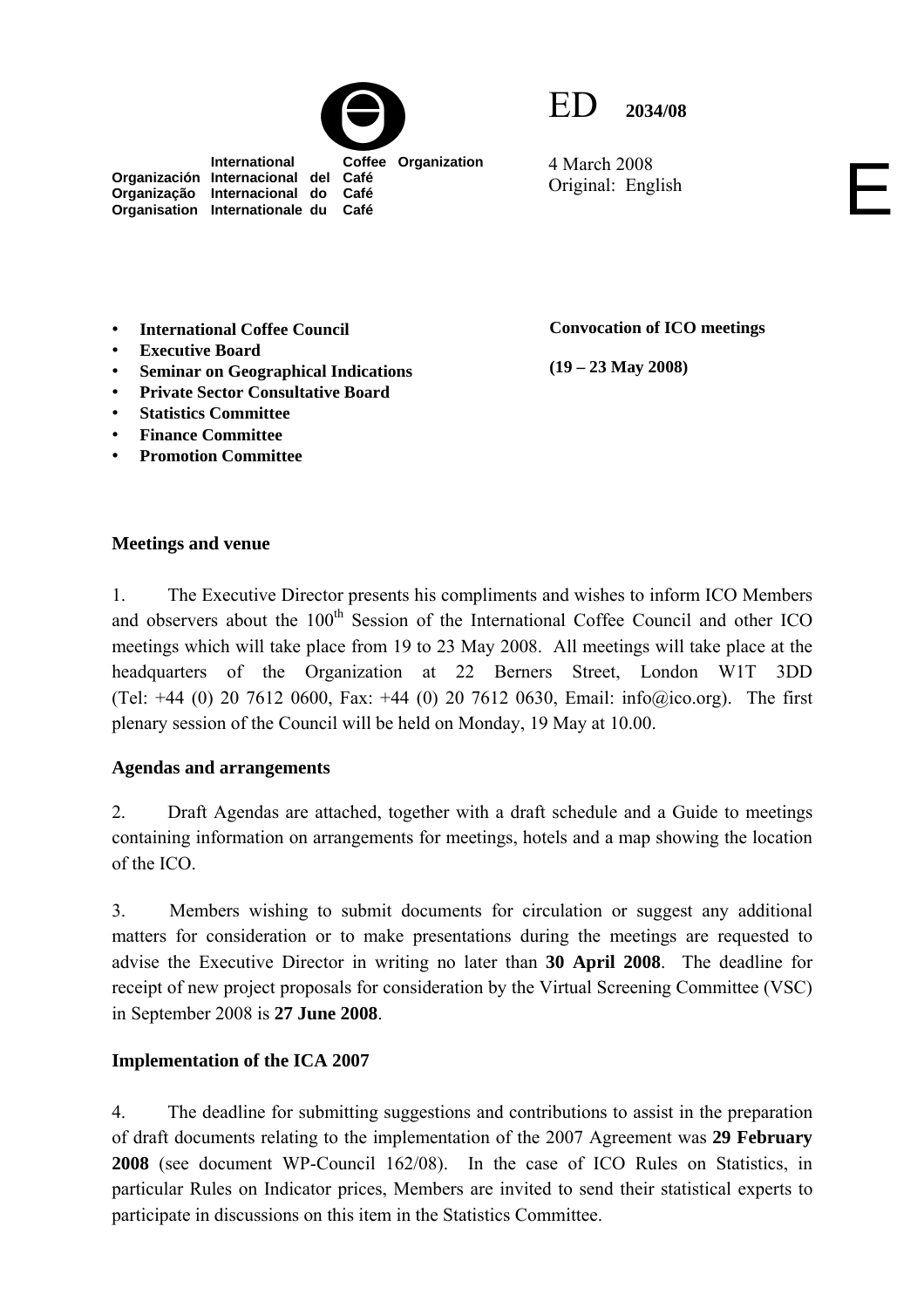#### **Programme**

| <b>Meeting</b>                                                     | Date (time of first meeting) | <b>Open to</b><br>Members and observers from<br>non-member countries,<br>international organizations and<br>private sector associations                              |  |
|--------------------------------------------------------------------|------------------------------|----------------------------------------------------------------------------------------------------------------------------------------------------------------------|--|
| <b>International Coffee</b><br>Council (100 <sup>th</sup> Session) | 19 May 2008 (10.00)          |                                                                                                                                                                      |  |
| <b>Executive Board</b>                                             | 20 May 2008 (09.45)          | <b>Members</b>                                                                                                                                                       |  |
| <b>Seminar on Geographical</b><br><b>Indications</b>               | 20 May 2008 (14.00)          | Members and observers                                                                                                                                                |  |
| <b>Private Sector</b><br><b>Consultative Board (PSCB)</b>          | 21 May 2008 (09.30)          | PSCB representatives and<br>observers from private sector<br>associations                                                                                            |  |
| <b>Statistics Committee</b>                                        | 21 May 2008 (13.00)          | Statistics Committee members,<br>Members, private sector<br>representatives, experts in coffee<br>statistics. Non-members may<br>participate in an advisory capacity |  |
| <b>Finance Committee</b>                                           | 21 May 2008 (16.00)          | Members                                                                                                                                                              |  |
| <b>Promotion Committee</b>                                         | 22 May 2008 (14.30)          | Members and observers from<br>non-member countries,<br>international organizations and<br>private sector associations                                                |  |

## **Members – notification of attendance**

5. **Members are reminded that Rule 3 of the Rules of the Organization (document EB-3820/02) requires them to inform the Executive Director, in writing, as soon as**  possible after receiving this communication, of the composition of their delegations. Members are requested to ensure that their credentials are sent to the Organization well in advance of the meeting. Credentials should be issued in writing by a relevant Ministry or government agency of that country or by a representative of the Diplomatic Mission of the Member concerned either in the country where the seat of the Organization is located or where a session takes place. Faxed credentials may be accepted; however, Members are requested to provide original credentials after the session for record purposes.

6. The credentials of delegations will be examined by the Chairman, with the assistance of the Secretariat, who will report to the Council. The List of Delegations will be based on credentials received from Members and responses received from observers.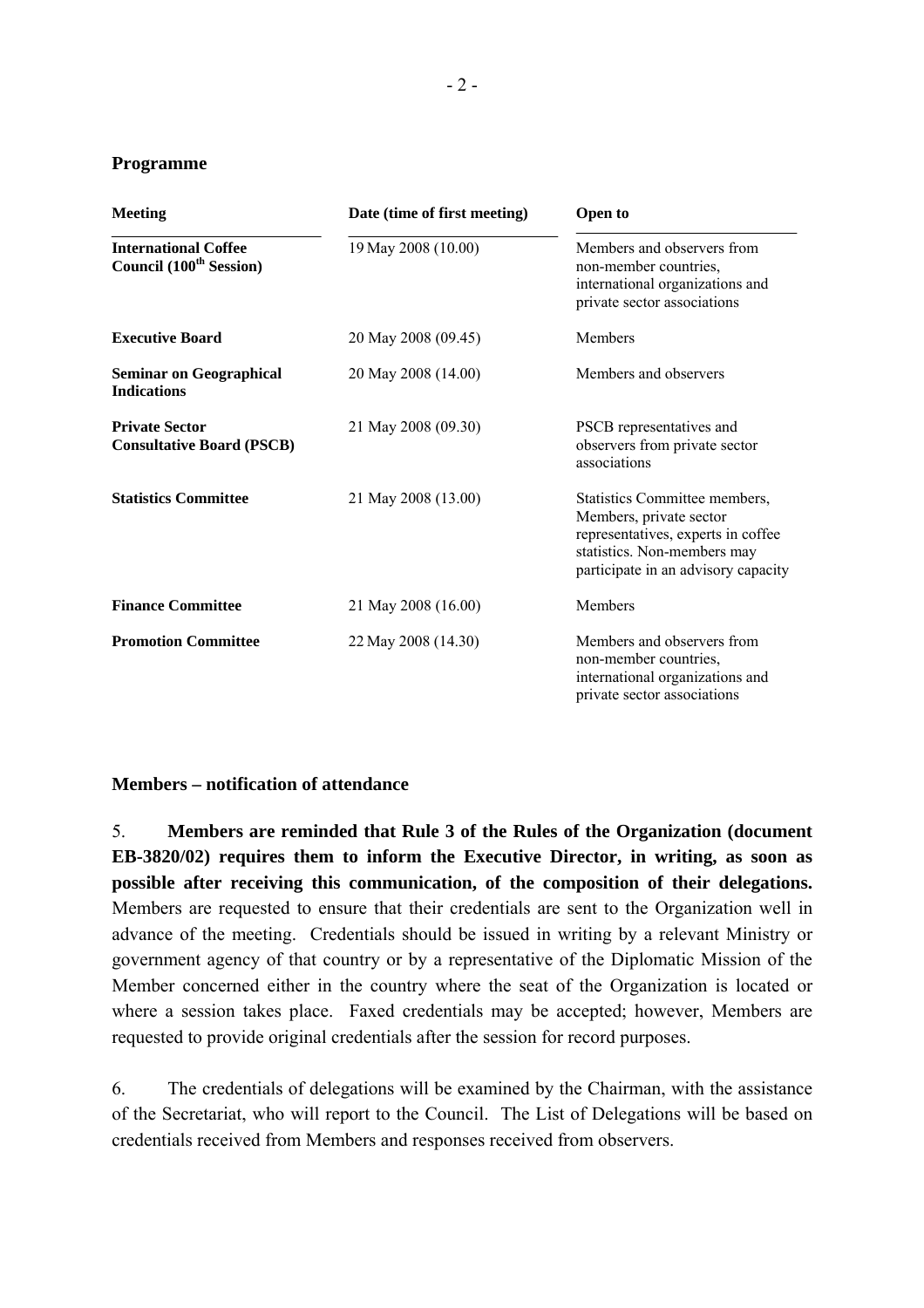## **Observers – notification of attendance**

7. Invited observers from non-member countries, international organizations and private sector associations wishing to attend the Council session and/or other ICO meetings are requested to inform the Executive Director of the meetings they wish to attend either by email to: info@ico.org or by completing and returning the form attached to the back of this document to the Secretariat by **6 May 2008**.

## **Registration**

8. For the purposes of identification and security all participants attending the meetings are required to register on arrival at the Information desk, and to wear the badges issued to them during all meetings listed above.

## **Interpretation**

9. One team of interpreters will be available on 19, 20, 22 and 23 May. Meetings on 21 May will be held in English only.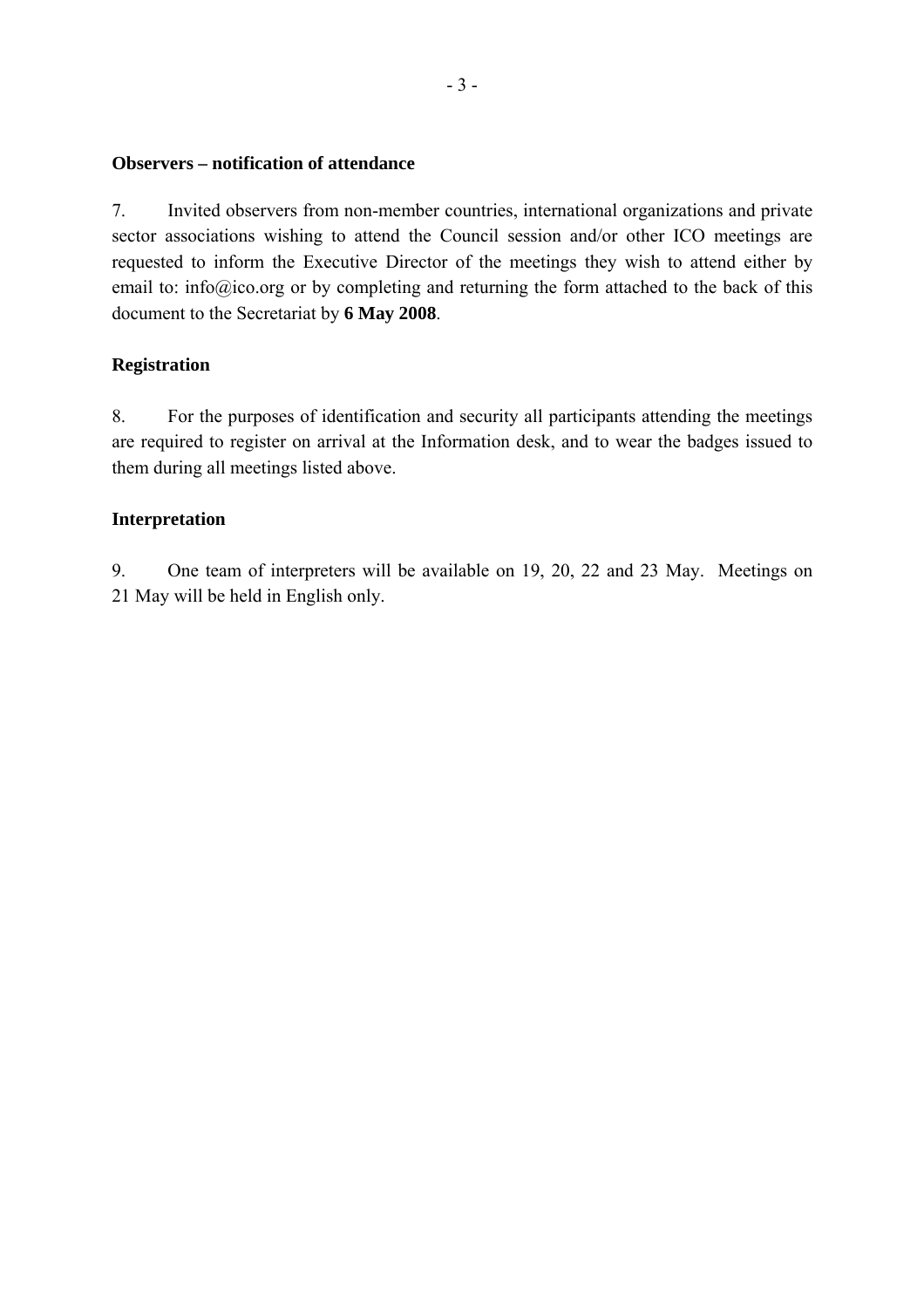## **ICO MEETINGS (19 – 23 May 2008) PROVISIONAL PROGRAMME**

| <b>Monday 19 May</b>                  |                                               | Room            | Open to                                                         |                                                                                                                                                                                          |
|---------------------------------------|-----------------------------------------------|-----------------|-----------------------------------------------------------------|------------------------------------------------------------------------------------------------------------------------------------------------------------------------------------------|
| $08.45 - 09.45$                       | Briefing<br>meeting                           | ED's office     | Restricted                                                      | Chairmen and invited Members only                                                                                                                                                        |
| $08.45$ onwards                       | Registration                                  | Council Lounge  | <b>ICO</b> Members and<br>observers                             | Accreditation/registration of participants throughout the day                                                                                                                            |
| $10.00 - 13.00$                       | Council                                       | Council chamber | <b>ICO</b> Members and<br>observers                             |                                                                                                                                                                                          |
| $13.00 - 14.30$                       | Lunch<br><b>break</b>                         |                 |                                                                 |                                                                                                                                                                                          |
| $14.30 - 16.00$                       | Council                                       | Council chamber | <b>ICO</b> Members and<br>observers                             |                                                                                                                                                                                          |
| $16.00 - 18.00$                       | Signature/<br>Deposit of<br>instruments       | ED's office     | Restricted                                                      | By appointment only: Signature and deposit of instruments for the<br>ICA 2007 by country representatives (Full Powers must be sent in<br>advance, and an appointment made for signature) |
| <b>Tuesday 20 May</b>                 |                                               | Room            | Open to                                                         |                                                                                                                                                                                          |
| $09.45 - 13.00$                       | Executive<br>Board                            | Boardroom       | Members                                                         |                                                                                                                                                                                          |
| $13.00 - 14.30$                       | Lunch<br><b>break</b>                         |                 |                                                                 |                                                                                                                                                                                          |
| $13.45 - 14.00$                       | Briefing for<br><b>GI</b> Seminar<br>speakers | Committee Room  | Restricted:<br>Seminar speakers                                 | The Chairman of the Seminar, the Executive Director and the Head<br>of Operations will brief speakers                                                                                    |
| $14.00 - 18.00$                       | Seminar on<br>GI Coffee                       | Council chamber | ICO Members,<br>observers and<br>invited participants           |                                                                                                                                                                                          |
|                                       |                                               |                 |                                                                 |                                                                                                                                                                                          |
| <b>Wednesday 21 May</b>               |                                               | <b>Room</b>     | Open to                                                         |                                                                                                                                                                                          |
| $09.30 - 13.00$                       | <b>PSCB</b>                                   | Boardroom       | Restricted                                                      | Without interpretation                                                                                                                                                                   |
| $13.00 - 16.00$                       | <b>Statistics</b><br>Committee                | Boardroom       | <b>Statistics</b><br>Committee, ICO<br>Members and<br>observers | Without interpretation. A sandwich lunch will be provided.                                                                                                                               |
| $16.00 - 18.30$                       | Finance<br>Committee                          | Boardroom       | Members only                                                    | Without interpretation                                                                                                                                                                   |
| Thursday 22 May                       |                                               | Room            | Open to                                                         |                                                                                                                                                                                          |
| $09.30 - 13.00$                       | Executive<br>Board                            | Boardroom       | <b>ICO</b> Members                                              |                                                                                                                                                                                          |
| $\overline{13.00} - \overline{14.30}$ | Lunch<br>break                                |                 |                                                                 |                                                                                                                                                                                          |
| $14.30 - 15.30$                       | Promotion<br>Committee                        | Council Chamber | ICO Members and<br>observers                                    |                                                                                                                                                                                          |
| $15.30 - 18.00$                       | Council                                       | Council Chamber | ICO Members and<br>observers                                    |                                                                                                                                                                                          |
| Friday 23 May                         |                                               | <b>Room</b>     | Open to                                                         |                                                                                                                                                                                          |
| $09.30 - 13.00$                       | Council                                       | Council Chamber | ICO Members and<br>observers                                    |                                                                                                                                                                                          |

**Notes:** There will be one team of interpreters on 19, 20, 22 and 23 May. Meetings on 21 May will be in English only. The **Annex** lists office holders and the composition of ICO bodies for 2007/08.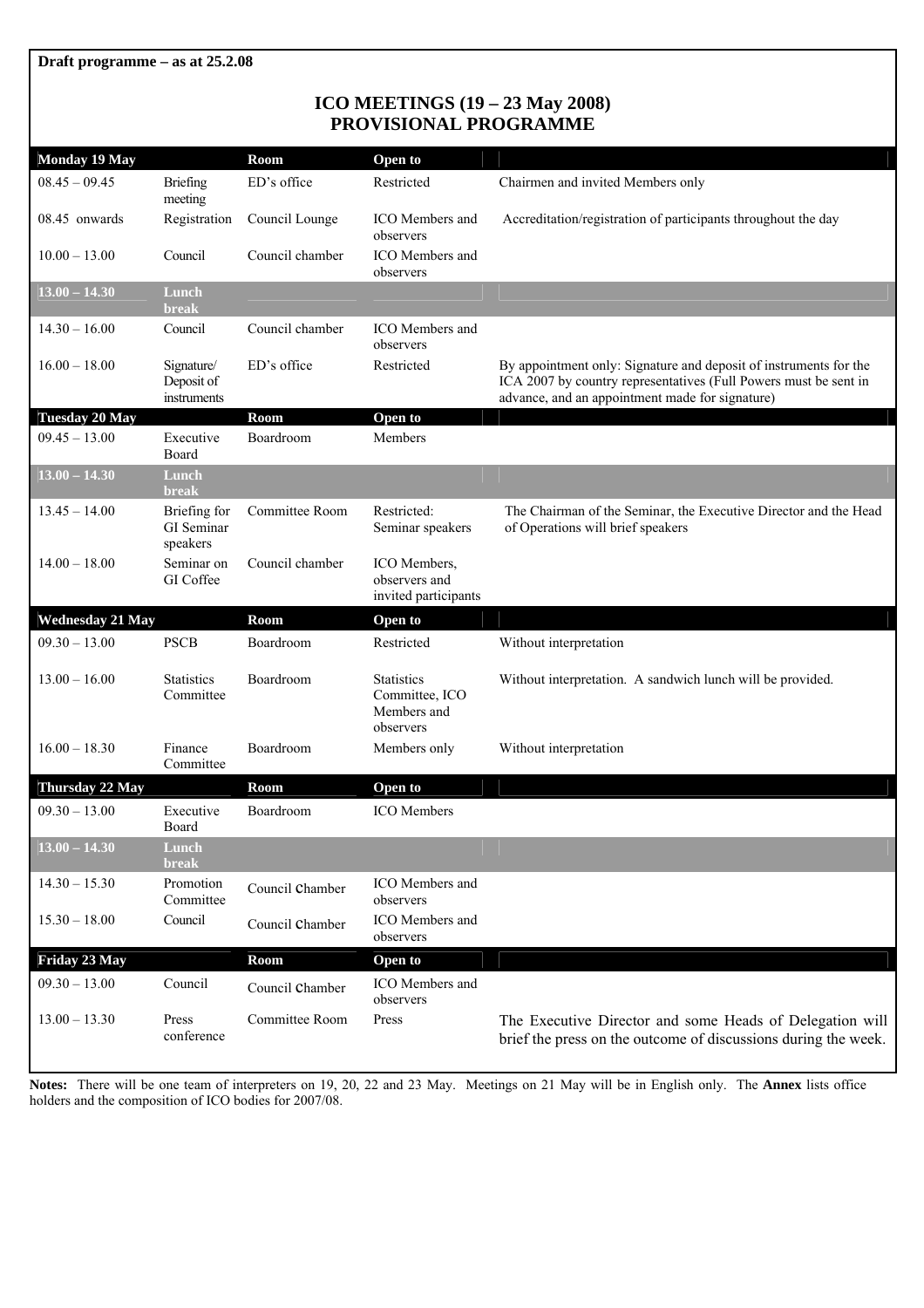#### **LIST OF OFFICE HOLDERS FOR COFFEE YEAR 2007/08**

#### **International Coffee Council (2007/08)**

Chairman: Mr G.V. Krishna Rau (India) ■ 1<sup>st</sup> Vice-Chairman: Mr Iván Romero (Honduras) ■ 2<sup>nd</sup> Vice-Chairman: Mr Manuel Altimira (Spain)  $\bullet$  3<sup>rd</sup> Vice-Chairman: no nomination

#### **Executive Board (2007/08)**

Chairman: Mr David Brooks (USA) ■ Vice-Chairman: Mr Jindrich Fialka (Czech Republic)

*Exporting Members:* Brazil, Burundi, Cameroon, Colombia, El Salvador, Guatemala, Indonesia, Papua New Guinea *Importing Members:* European Community (EC, Belgium, Germany, Italy, Spain), Japan, Switzerland, United States of America

#### **Private Sector Consultative Board (PSCB) (2007/08 and 2008/09)**

Chairman: Mr Christian Rasch Topke (ANACAFE) ■ Vice-Chairperson: Ms Florence Rossillion (ECF)

#### **Producer representatives** *(alternates in italics)*

Colombian Milds: Asociación de Exportadores de Café de Colombia (ASOEXPORT), *Sociedad Exportadora de Café de las*  Cooperativas de Caficultores (EXPOCAFE), Federación Nacional de Cafeteros de Colombia, Eastern African Fine Coffees Association (EAFCA)

Other Milds: Asociación Mexicana de la Cadena Productiva del Café (AMECAFE), *Instituto Hondureño del Café (IHCAFE),*  Asociación Nacional del Café (ANACAFÉ)*, Coffee Exporters Association of India* 

Brazilian and other Natural Arabicas: Conselho dos Exportadores de Café do Brasil (CeCafé), *Associação Brasileira da Indústria de Café Solúvel (ABICS)<sup>1</sup> , Associação Brasileira da Indústria de Café (ABIC) <sup>1</sup> ,*Conselho Nacional do Café (CNC), *Confederação da Agricultura e Pecuária do Brasil (CNA) <sup>1</sup>*

Robustas: Association of Indonesian Coffee Exporters (AEKI), *Uganda Coffee Trade Federation (UCTF),* Bourse du Café et du Cacao (BCC)

#### **Consumer representatives** *(alternates in italics)*

All Japan Coffee Association (AJCA), European Coffee Federation (ECF), *(ECF)*, ECF, *(ECF)*, ECF, *(ECF)*, Institute for Scientific Information on Coffee (ISIC), *ISIC,* National Coffee Association of USA (NCA), *Coffee Association of Canada,*  Specialty Coffee Association of America (SCAA), Speciality Coffee Association of Europe (SCAE), *European Decaffeinators Association (EDA)* 

#### **Promotion Committee**

Chairman: ■ Vice-Chairman: Mr Mick Wheeler (Papua New Guinea)

#### **Steering Group on Promotion (2006/07 – 2007/08)**

Chairman: Executive Director ■ Vice-Chairman (2006/07): Mr Mick Wheeler (Papua New Guinea) ■ *Exporting Members:* Brazil, Colombia, Côte d'Ivoire, Indonesia ■ *Importing Members:*France, Italy, Japan, United Kingdom *PSCB:*Chairman and Vice-Chairman ■ *Promotion Committee:* Chairman and Vice-Chairman ■ *ICO:* Executive Director

#### **Statistics Committee (2006/07 – 2007/08)**

Chairman: Mr Jaime Junqueira Payne (Brazil) ■ Vice-Chairman: Mr Neil Rosser ■ *Exporting Members:* Mr Thiago Siqueira Masson (Brazil), Ms Maria del Pilar Fernández (Colombia) ■ *Importing Members:* Mr Rob Simmons (LMC International Ltd, UK), Mr Neil Rosser (Neumann Kaffee Gruppe, Germany) ■ *Executive Director:* Mr David Brooks (USA), Mr Corneille Tabalo (D.R. Congo)

#### **Finance Committee (2006/07 – 2007/08)**

Chairman (2006/07): Mr Mick Wheeler (Papua New Guinea) ■ *Exporting Members:* Brazil, Colombia, Côte d'Ivoire, Papua New Guinea ■ *Importing Members:* EC – Spain, Japan, Switzerland, USA

#### **Virtual Screening Committee**

Chairman: Executive Director ■ *Exporting Members:*Brazil, Côte d'Ivoire, Guatemala, Indonesia ■ *Importing Members:* Germany, Italy, USA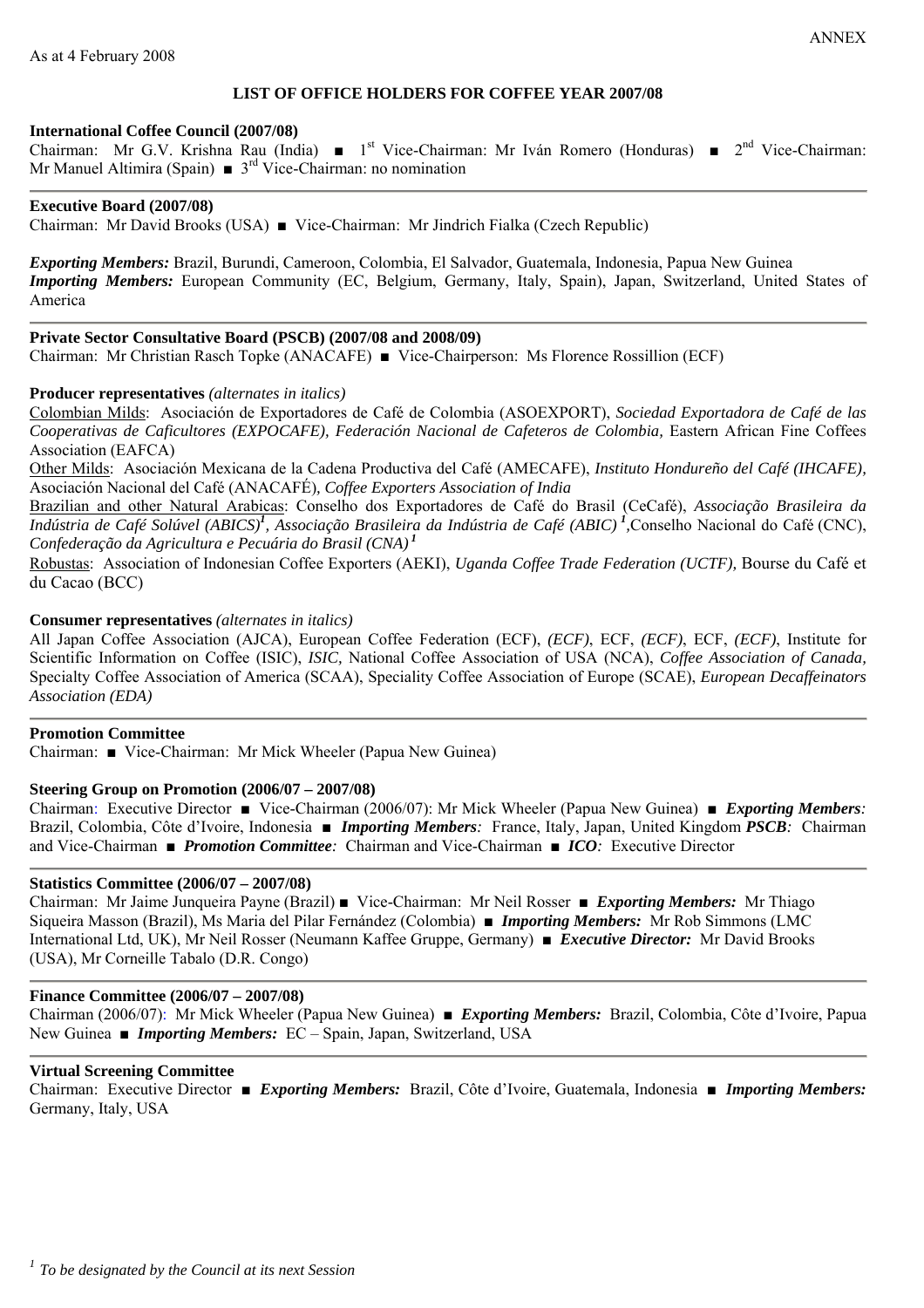



4 March 2008 4 March 2008<br>Original: English

 **International Coffee Organization Organización Internacional del Café Organização Internacional do Café Organisation Internationale du Café**

**Draft Agenda** 

**Item** Document **1.** Draft Agenda and schedule of meetings – *to adopt* ICC-100-0 **2. Votes and credentials 2.1 Votes in the Council for coffee year 2007/08 –** *to approve* The Secretary will report. **2.2 Credentials** *– to approve*

The Chairman will examine the credentials with the assistance of the Secretariat.

# **3. Membership** verbal **3.1 Membership of the International Coffee Agreement (ICA) 2001 –** *to note*

As at 4 March 2008, there were 77 Members of the Organization, comprising 45 exporting and 32 importing countries. The Executive Director will report.

# **3.2.** Membership of the ICA 2007 – *to note*

The Executive Director will report on membership of the 2007 Agreement and on contacts with non-member countries. The deadlines for signature and deposit of instruments for the 2007 Agreement are 31 August 2008 and 30 September 2008, respectively. Procedures for membership of the 2007 Agreement are contained in document ED-2033/08.

**International Coffee Council**  100<sup>th</sup> Session 19 – 23 May 2008 London, England

to follow

Guide to meetings

verbal

verbal

verbal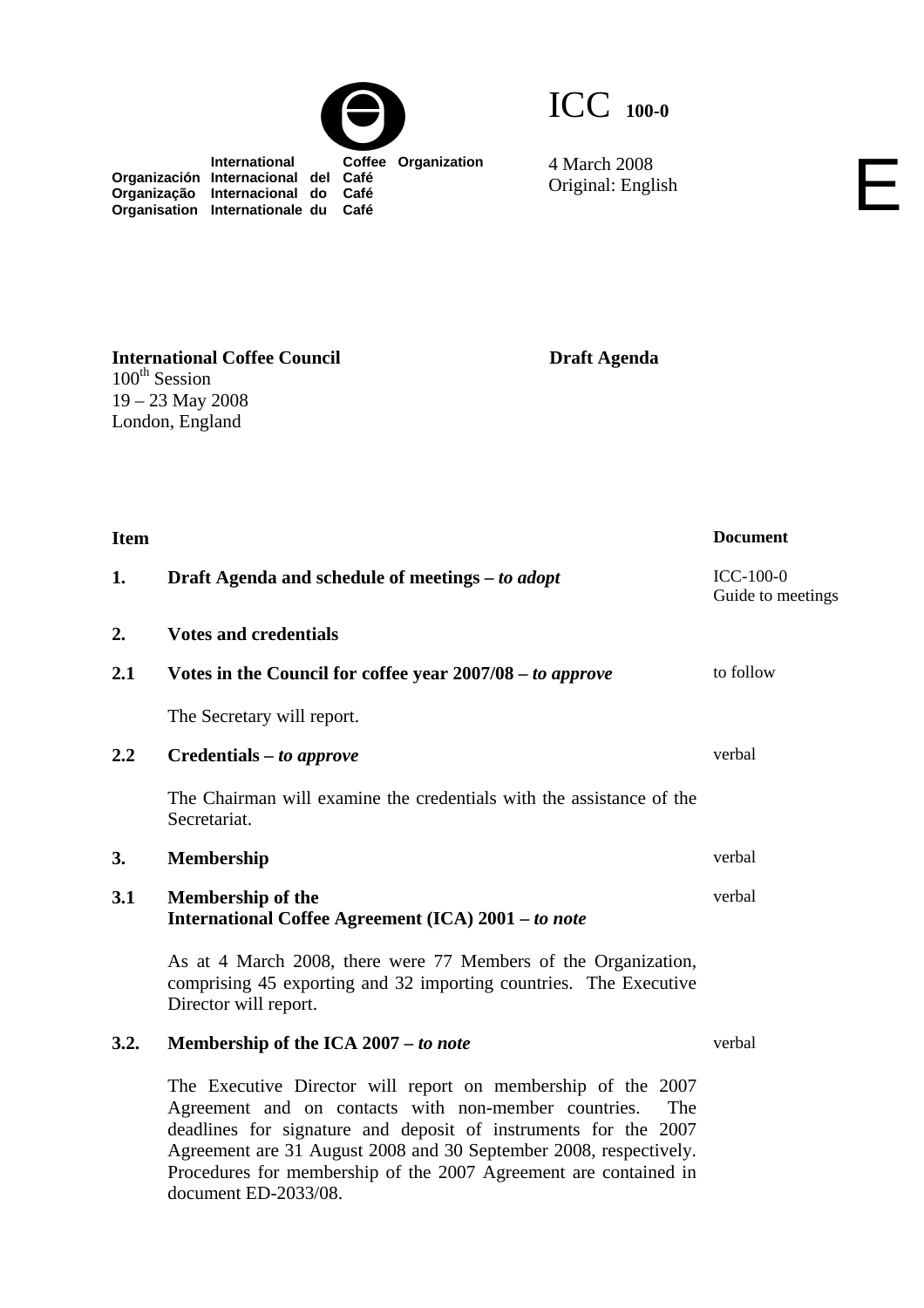|     | The Executive Director will introduce an analysis of the market<br>situation.                                                                                                                                                                                                                                                                                                                                                                                                                 |           |
|-----|-----------------------------------------------------------------------------------------------------------------------------------------------------------------------------------------------------------------------------------------------------------------------------------------------------------------------------------------------------------------------------------------------------------------------------------------------------------------------------------------------|-----------|
| 5.  | Preparations for the ICA 2007 – to consider                                                                                                                                                                                                                                                                                                                                                                                                                                                   |           |
|     | In January 2008, the Council noted that Members were invited to send<br>to the Executive Director, by 29 February 2008, suggestions and<br>contributions to assist in the preparation of draft documents outlined<br>in document WP-Council 162/08.                                                                                                                                                                                                                                           |           |
| 5.1 | Strategic action plan – to consider                                                                                                                                                                                                                                                                                                                                                                                                                                                           | to follow |
|     | A draft strategic action plan for the ICA 2007 will be circulated.                                                                                                                                                                                                                                                                                                                                                                                                                            |           |
| 5.2 | Terms of reference - to consider                                                                                                                                                                                                                                                                                                                                                                                                                                                              | to follow |
|     | Draft terms of reference will be circulated for the following new<br>bodies established under the ICA 2007:                                                                                                                                                                                                                                                                                                                                                                                   |           |
|     | • Consultative Forum on Coffee Sector Finance<br>• Promotion and Market Development Committee<br>• Projects Committee<br>• Finance and Administration Committee                                                                                                                                                                                                                                                                                                                               |           |
| 5.3 | Revisions to the Rules of the Organization – to consider                                                                                                                                                                                                                                                                                                                                                                                                                                      | to follow |
|     | Proposals for revisions to ICO Rules will be circulated as follows:                                                                                                                                                                                                                                                                                                                                                                                                                           |           |
|     | • Rules of the Organization – proposals for revisions will be<br>considered by the Council.<br><b>Financial Regulations and Financial Rules</b><br>of<br>the<br>$\bullet$<br><b>Organization</b> – proposals for revisions will be considered by the<br>Finance Committee in May 2008.<br><b>Rules on Statistics</b> – proposals for revisions to Rules on Statistical<br>Reports, Indicator prices and Certificates of Origin will be<br>considered by the Statistics Committee in May 2008. |           |
| 6.  | Coffee development projects                                                                                                                                                                                                                                                                                                                                                                                                                                                                   |           |
| 6.1 | Projects for approval by the Council – to consider and if<br>appropriate, to approve                                                                                                                                                                                                                                                                                                                                                                                                          | to follow |
|     | The Chairman of the Executive Board will report on the following<br>projects which will be considered by the Board in May 2008:                                                                                                                                                                                                                                                                                                                                                               |           |
|     |                                                                                                                                                                                                                                                                                                                                                                                                                                                                                               |           |

- Enhancing resource use efficiency in coffee production and processing in Vietnam by Farmer 2 Farmer learning
- Trifinio sustainable coffee project
- Integrated agriculture diversification development programme

- 2 -

to follow

**4. Coffee market situation –** *to note*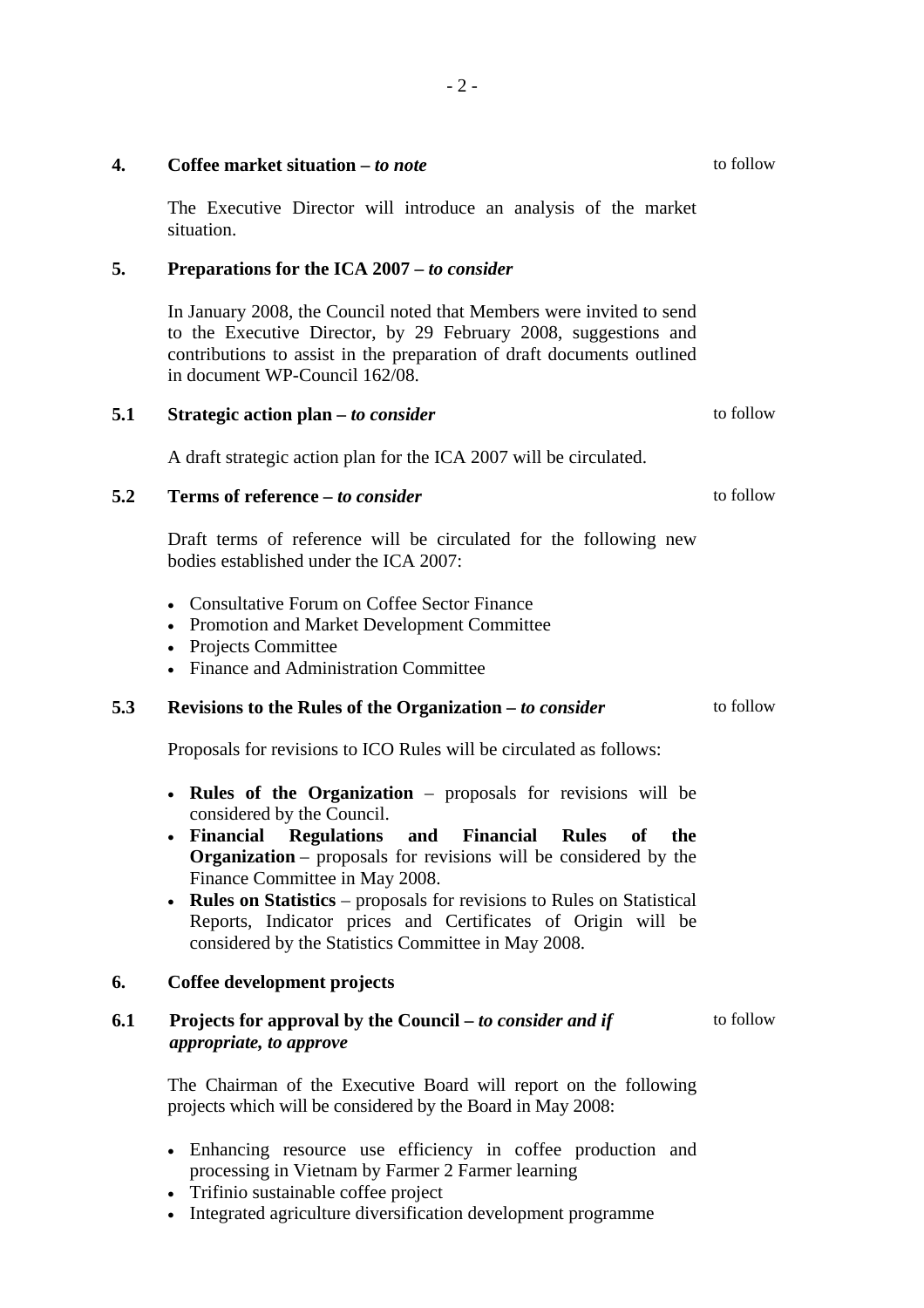- Study of the potential for commodity exchanges and other forms of market places in West Africa
- Coffee berry borer projects

## **6.2 Projects already approved by the Common Fund for Commodities (CFC)** *– to note*

to follow

The Head of Operations will report on the implementation of projects approved by the CFC. Progress reports on the following projects will be circulated:

- Robusta quality and marketing improvement by optimal use of coffee terroirs
- Pilot rehabilitation of the coffee sectors in Honduras and Nicaragua
- Pilot rehabilitation of neglected coffee plantations into small family production units in Angola
- Diversification of production in marginal areas in the State of Veracruz, Mexico
- Short- and medium-term finance for small-scale coffee farmers in Kenya (presentation)
- Enhancing the potential of gourmet coffee production in Central American countries
- Reconversion of small coffee farms into self-sustainable agricultural family units
- Increase in added value by developing the potential of Gourmet Robusta coffee

Final reports will be circulated for the following projects:

- Integrated white stem borer management in smallholder coffee farms in India, Malawi and Zimbabwe
- Improvement of coffee production in Africa by the control of coffee wilt disease – tracheomycosis
- Improving coffee quality in East and Central Africa through enhanced processing practices
- Coffee market development and trade promotion in Eastern and Southern Africa

### **7. Report by the Chairman of the Private Sector Consultative Board (PSCB)** *– to note/to approve*

to follow

The Chairman of the PSCB will report on the meeting of 21 May 2008. The Council is requested to take note of this report and to approve some amendments to the composition of the PSCB for 2007/08 and 2008/09.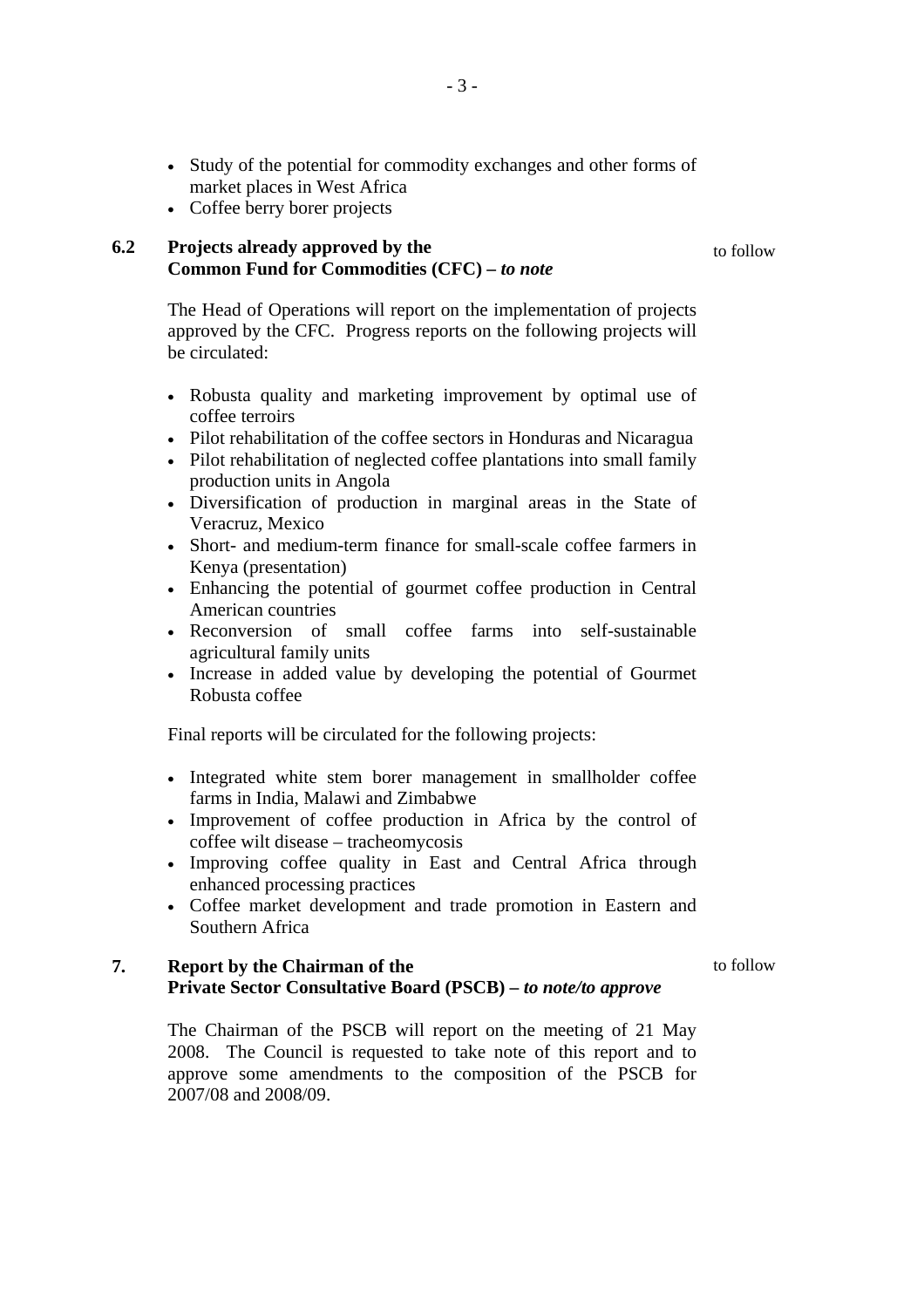| 8.  | Report by the Chairman of the Statistics Committee - to note                                                                                                                                                                                                                                                                                                                             | verbal    |
|-----|------------------------------------------------------------------------------------------------------------------------------------------------------------------------------------------------------------------------------------------------------------------------------------------------------------------------------------------------------------------------------------------|-----------|
|     | The Chairman of the Statistics Committee will report on the meeting<br>of 21 May 2008, including recommendations on revisions to ICO<br><b>Rules on Statistics.</b>                                                                                                                                                                                                                      |           |
| 9.  | <b>Promotion Committee - to note</b>                                                                                                                                                                                                                                                                                                                                                     | verbal    |
|     | Article 34 of the Agreement provides that the Promotion Committee<br>shall report regularly to the Council.                                                                                                                                                                                                                                                                              |           |
| 10. | 3 <sup>rd</sup> World Coffee Conference - to consider                                                                                                                                                                                                                                                                                                                                    | verbal    |
|     | Article 21 of the 2001 Agreement provides that the Council shall<br>appoint the Chairman of the World Coffee Conference, and decide on<br>the form, title, subject matter and timing of the Conference, in<br>consultation with the Private Sector Consultative Board. Guatemala<br>has confirmed its interest in hosting the next Conference.<br>The<br>Executive Director will report. |           |
| 11. | Seminar on Geographical Indications - to consider                                                                                                                                                                                                                                                                                                                                        | verbal    |
|     | The Chairman of the Seminar will report.                                                                                                                                                                                                                                                                                                                                                 |           |
| 12. | Obstacles to consumption $-$ to consider                                                                                                                                                                                                                                                                                                                                                 | to follow |
|     | A report on obstacles to consumption will be circulated.                                                                                                                                                                                                                                                                                                                                 |           |
| 13. | Cooperation with other agencies $- to note$                                                                                                                                                                                                                                                                                                                                              | verbal    |
|     | The Executive Director will report.                                                                                                                                                                                                                                                                                                                                                      |           |
| 14. | National coffee policies – to consider                                                                                                                                                                                                                                                                                                                                                   | verbal    |
|     | Member countries are invited to report on changes in coffee policies in<br>their countries and to provide copies of statements and other<br>information for circulation to Members.                                                                                                                                                                                                      |           |

*United States Department of Agriculture Programmes in Coffee* 

A representative of the USA will present information on US Department of Agriculture Programmes in Coffee including the Coffee Research Programme at the Agricultural Research Service (ARS).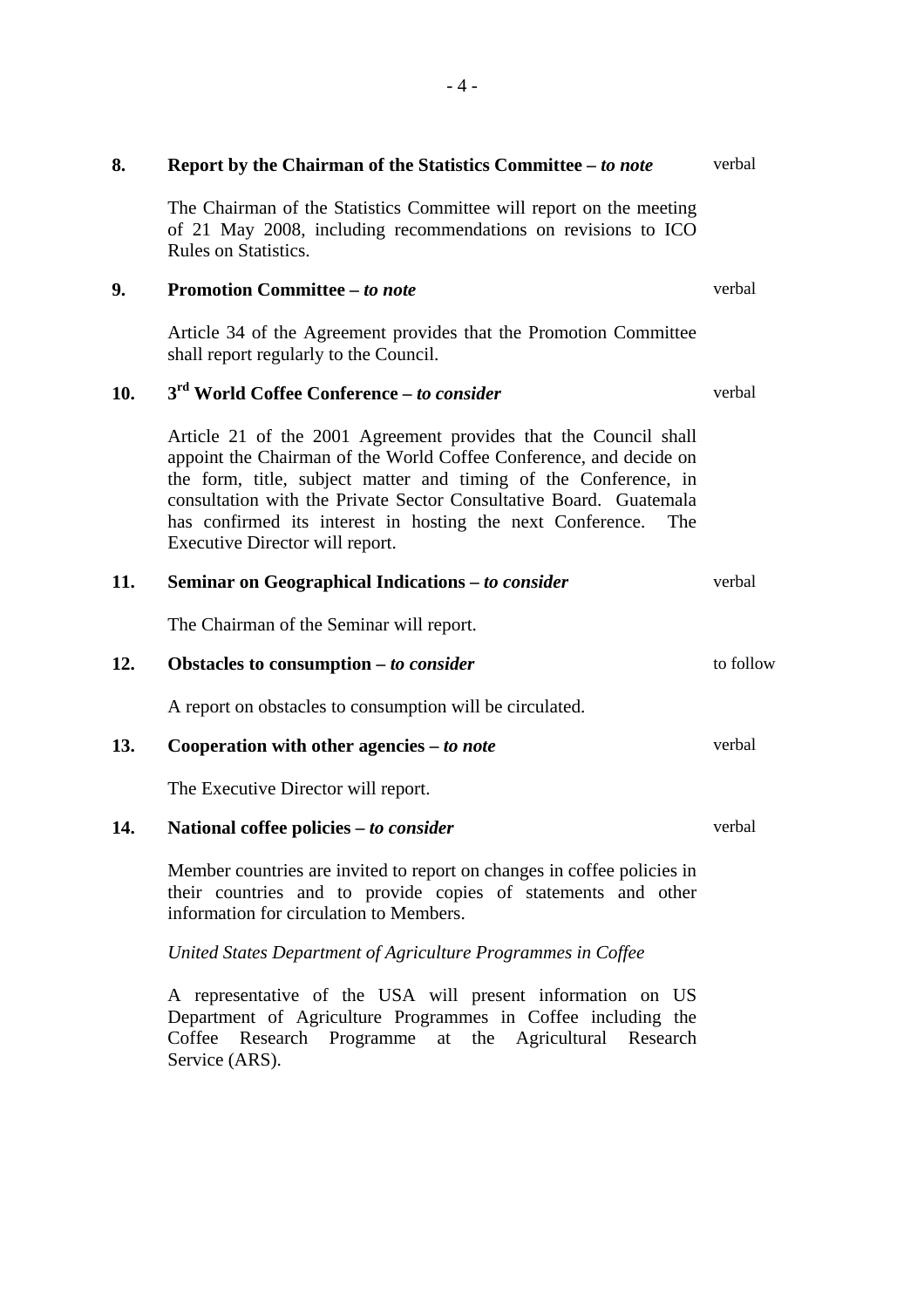## **15. Financial and administrative matters**

## **15.1 Administrative Accounts of the Organization for the financial year 2006/07 and Report of the Auditors –** *to approve*

As decided by the Executive Board in January 2008, the Council will consider the recommendation of the Finance Committee on the Administrative Accounts of the Organization for the financial year 2006/07 and Report of the Auditors.

#### **15.2 Other financial and administrative matters –** *to consider* to follow

The Chairman of the Executive Board will report on other financial and administrative matters considered by the Board, including payment of arrears.

## **16. Other business –** *to consider* verbal

#### **17. Future meetings**

A document containing dates of meetings in 2008/09 and 2009/10 will be circulated *– to consider and approve* 

The next Session of the Council will take place at the headquarters of the Organization in London from 22 to 26 September 2008. Members are invited to suggest topics for presentations during these meetings, for inclusion on the Agenda, and improvements to future meeting arrangements **–** *to consider*

EB-3940/07 Rev. 1

to follow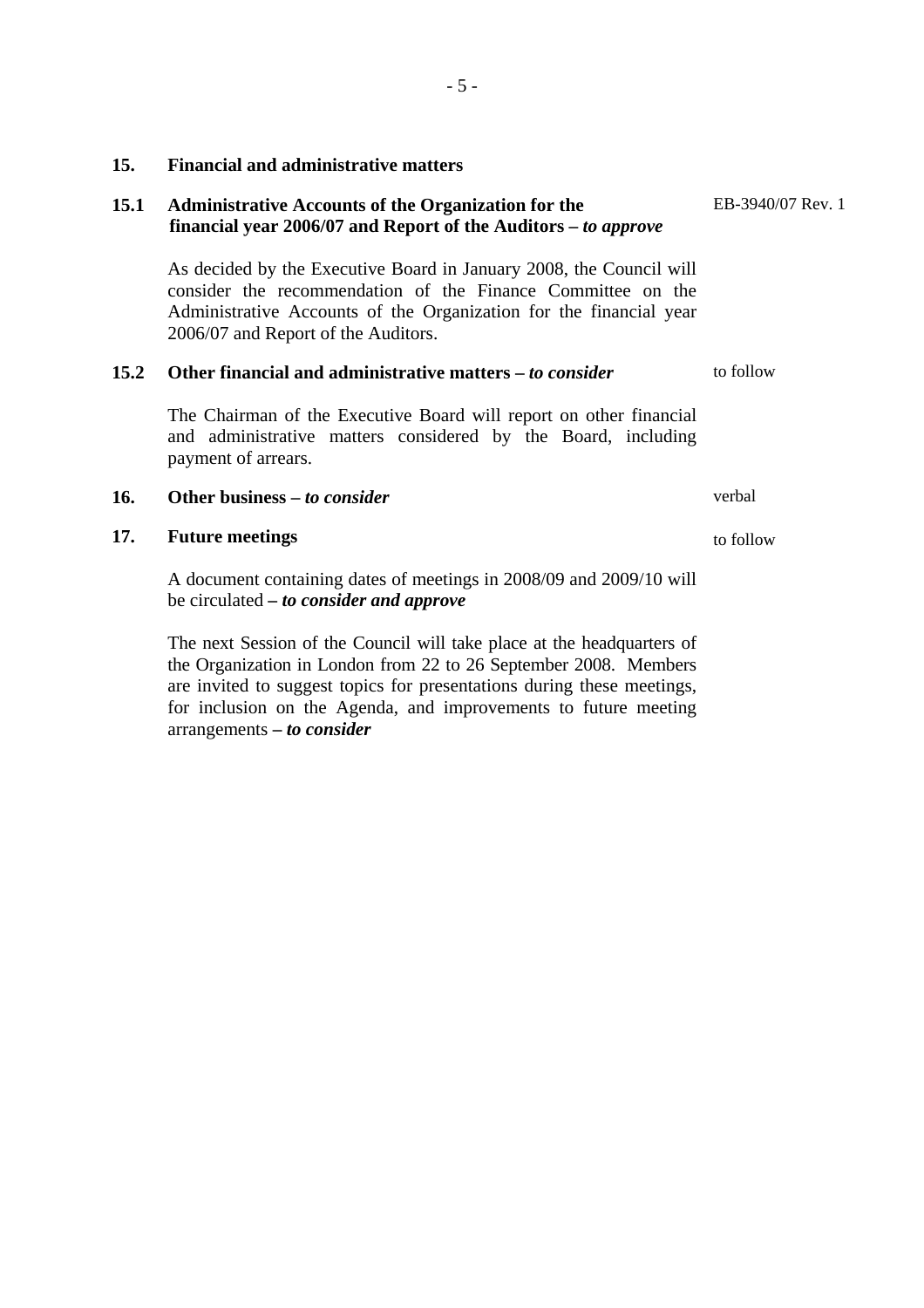



4 March 2008 4 March 2008<br>Original: English

 **International Coffee Organization Organización Internacional del Café Organização Internacional do Café Organisation Internationale du Café**

**Draft Agenda** 

**Item** Document **1.** Draft Agenda and schedule of meetings – *to adopt* EB-3944/08 **2. Votes in the Council and Executive Board for coffee year 2007/08** *– to approve*  The Secretary will report. to follow **3. Programme of activities for 2008/09** *– to consider* A document containing a programme of proposed activities in coffee year 2008/09 will be circulated. The Board will consider this prior to submitting a recommendation to the Council in September 2008. to follow **4. Coffee development projects 4.1** Projects under consideration by the ICO – *to consider* to follow New project proposals for consideration by the Board in September 2008 should reach the Executive Director by **27 June 2008.** The report of the Virtual Screening Committee (VSC) on the following new proposals will be circulated: • Enhancing resource use efficiency in coffee production and processing in Vietnam by Farmer 2 Farmer learning • Trifinio sustainable coffee project • Integrated agriculture diversification development programme Study of the potential for commodity exchanges and other forms of market places in West Africa Coffee berry borer projects

**Executive Board**   $266<sup>th</sup>$  Meeting 20 and 22 May 2008 London, England

Guide to meetings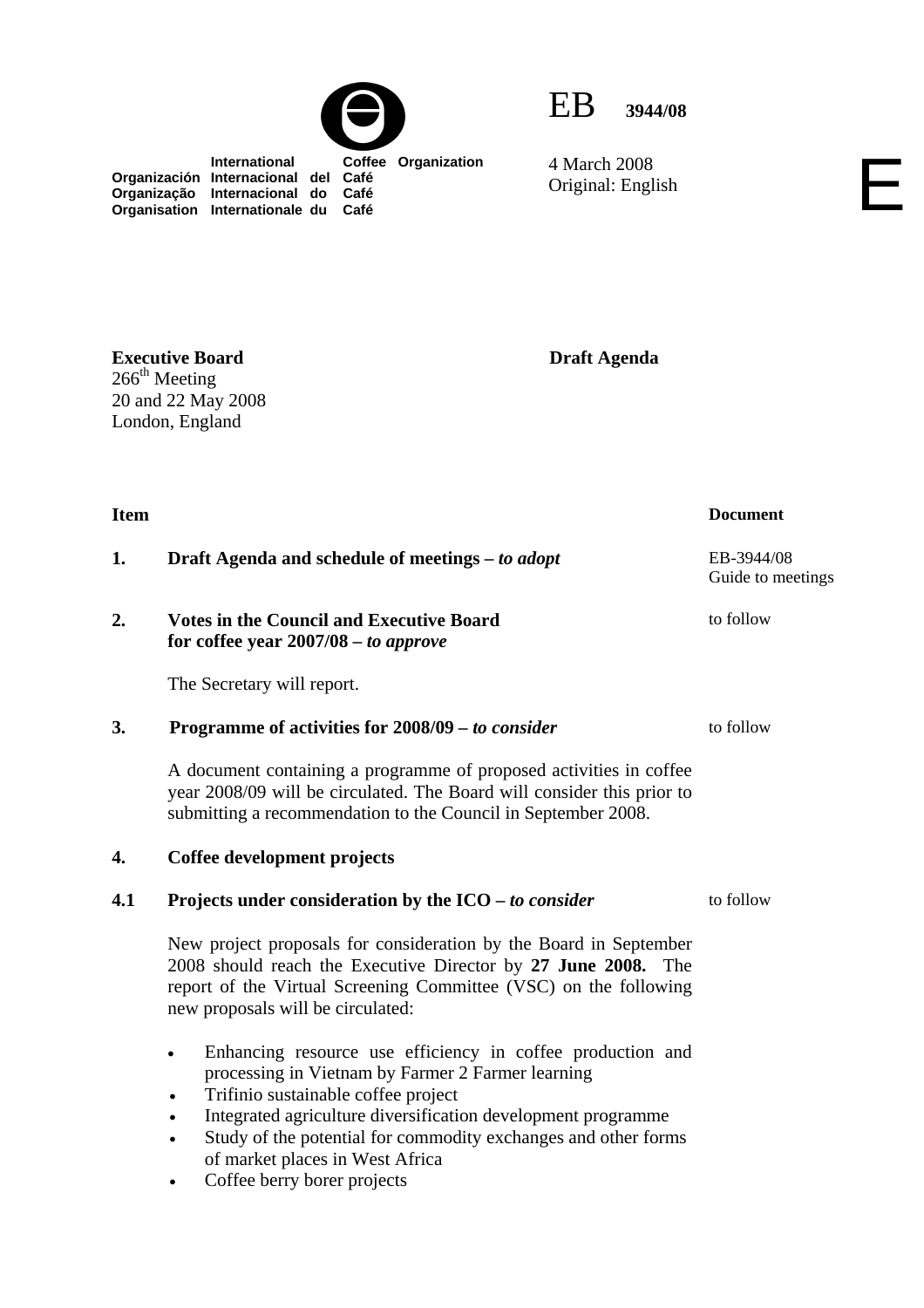## **4.2 Projects under consideration by the Common Fund for Commodities (CFC) –** *to note*

The Head of Operations will report on projects under consideration by the CFC, including projects considered by the CFC Consultative Committee in January 2008. Exporting Members who have not yet replied to the survey on pests and diseases contained in document ED-2020/07 Rev. 1 have been invited to complete and return the questionnaire to the ICO by **15 March 2008**. A report summarizing the responses received will be circulated.

## **5. Implementation of the Coffee Quality-Improvement Programme (CQP) –** *to consider*

The Executive Director will introduce a report on the CQP and will also report on contacts regarding the possible harmonization of Resolution 420 with ISO Standard 10470:2004 Green Coffee Defect reference chart.

## **6. Phytosanitary matters** *– to consider*

The Head of Operations will report on phytosanitary matters including OTA, acrylamide and an EU review of Maximum Residue Levels of Pesticides.

#### **7. Financial and administrative matters**

## **7.1 Report of the Finance Committee –** *to consider*

The Chairman of the Finance Committee will report on the meeting of the Finance Committee on 21 May 2008, including the financial situation.

#### **7.2 Draft Administrative Budget for the financial year 2008/09 –** *to note*

Article 19 of the Agreement provides that the Executive Board shall examine the draft Administrative Budget presented by the Executive Director and submit it to the Council with its recommendation for approval.

## **7.3 Payment of arrears** *– to consider*

Under the provisions of Resolutions 429 (Uganda) and 430 (Democratic Republic of Congo), the Executive Director was requested to inform the Executive Board of compliance with the terms of these Resolutions. The Executive Director will also report on the situation of arrears with respect to Nicaragua.

to follow

verbal

to follow

to follow

to follow

to follow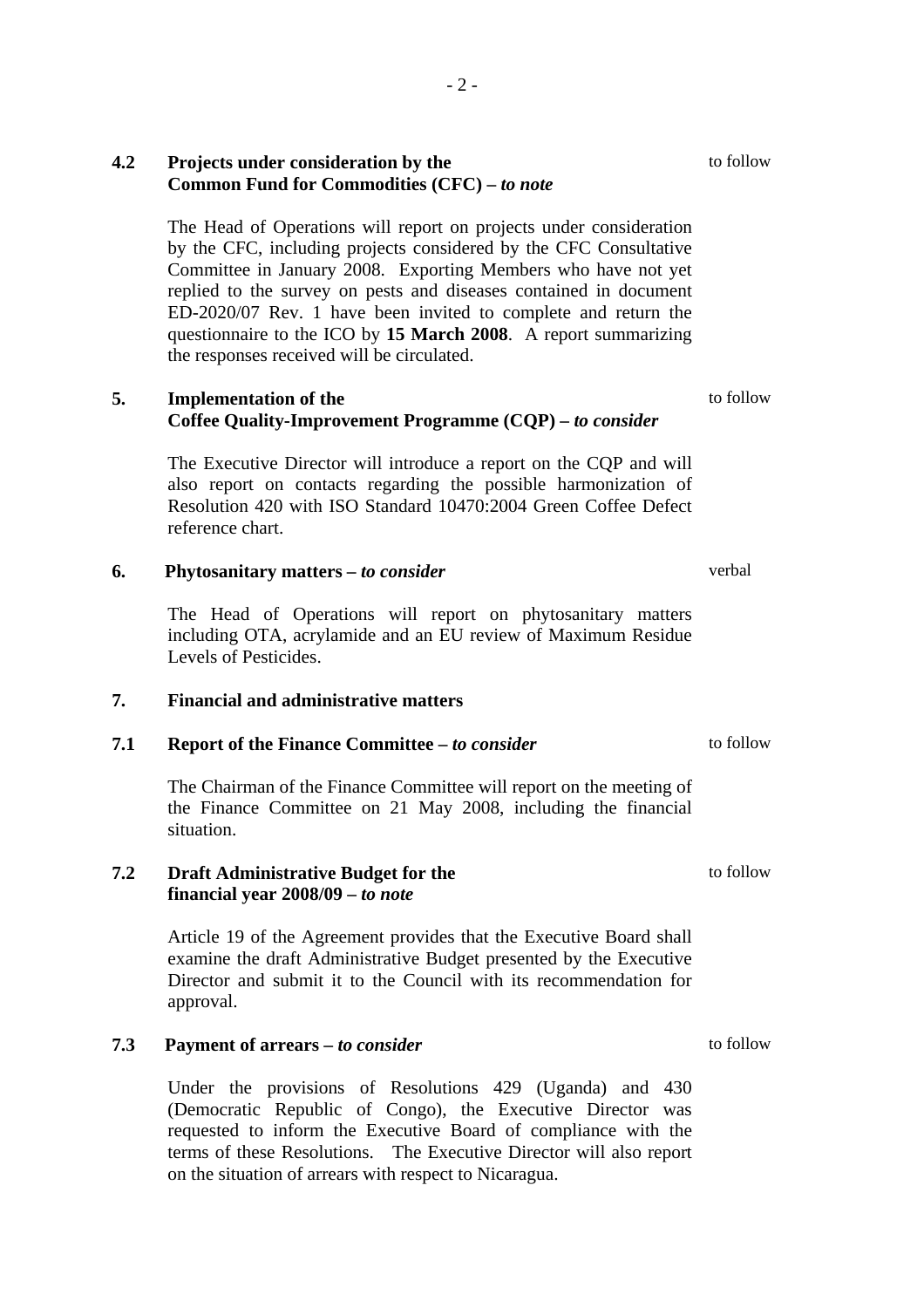| 7.4 | Other financial and administrative matters – to consider                                                                         | verbal |
|-----|----------------------------------------------------------------------------------------------------------------------------------|--------|
|     | The Executive Director will report.                                                                                              |        |
| 8.  | Other business – to consider                                                                                                     | verbal |
| 9.  | Future meetings $-$ to note                                                                                                      | verbal |
|     | The next meeting of the Board will take place at the headquarters of<br>the Organization in London from 22 to 26 September 2008. |        |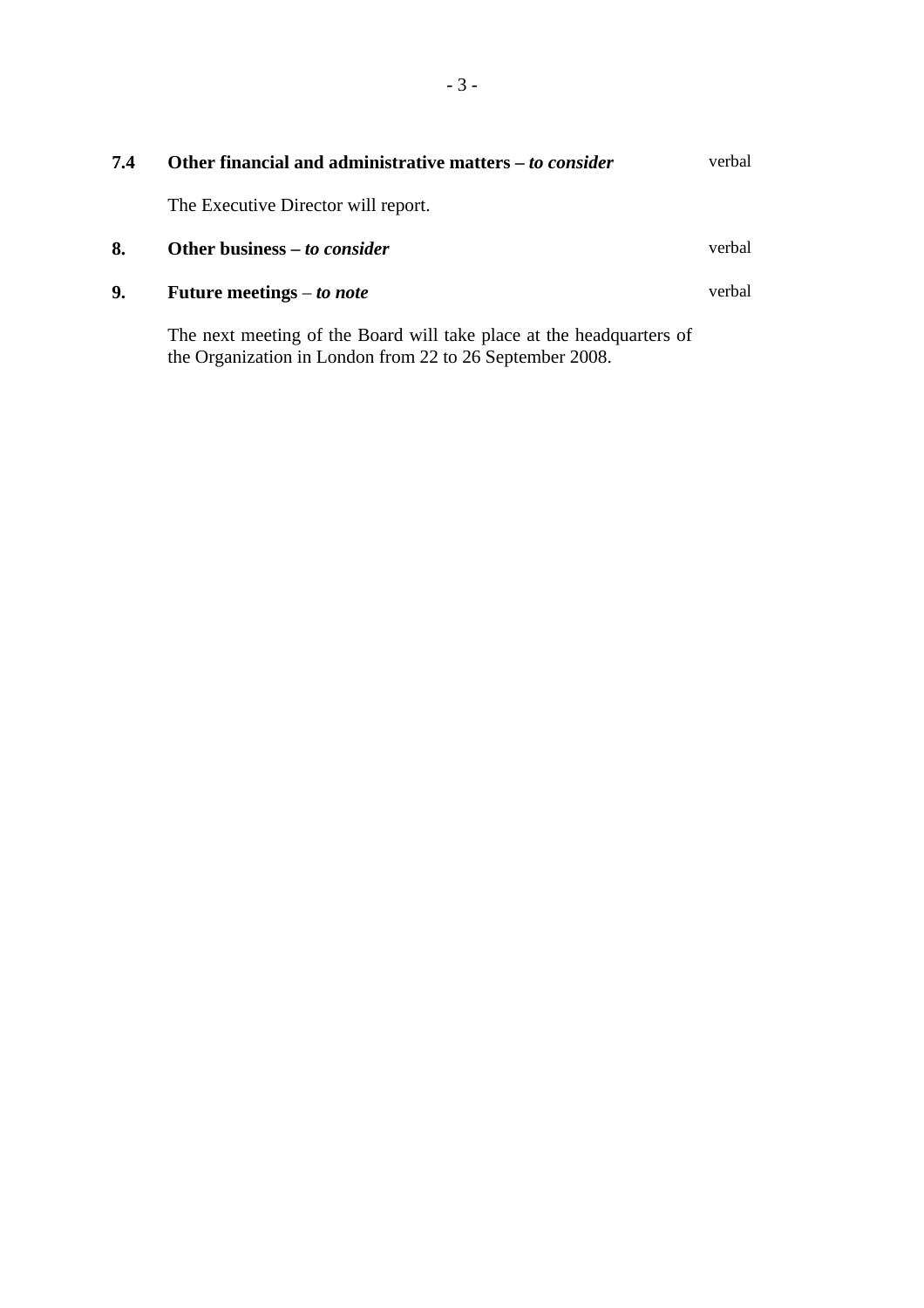PSCB **106/08**

4 March 2008 4 March 2008<br>English only

**Draft Agenda** 

 **International Coffee Organization Organización Internacional del Café Organização Internacional do Café Organisation Internationale du Café**

**Private Sector Consultative Board**   $26<sup>th</sup> meeting$ 21 May 2008 (09.30) London, England

| <b>Item</b> |                                                                                                                                                                                     | <b>Document</b> |
|-------------|-------------------------------------------------------------------------------------------------------------------------------------------------------------------------------------|-----------------|
| 1.          | Draft Agenda – to adopt                                                                                                                                                             | PSCB-106/08     |
| 2.          | Report on the meeting of 26 September 2007 – to approve                                                                                                                             | PSCB-105/07     |
| 3.          | Chairman's report – to note                                                                                                                                                         | verbal          |
| 4.          | Coffee and health - to note                                                                                                                                                         | verbal          |
|             | Reports will be given on the Positively Coffee Programme and the<br>Health Care Professions – Coffee Education Programme (HCP-CEP).                                                 |                 |
| 5.          | Food safety aspects – to note                                                                                                                                                       | verbal          |
|             | The PSCB will consider updates on OTA legislation, the issues of<br>acrylamide and furan and an EU review of Maximum Residue Levels<br>of pesticides.                               |                 |
| 6.          | <b>Implementation of the</b><br>Coffee Quality-Improvement Programme (CQP) - to consider                                                                                            | to follow       |
|             | The Executive Director will introduce a report on the CQP.                                                                                                                          |                 |
| 7.          | <b>International Coffee Agreement (ICA) 2007</b>                                                                                                                                    |                 |
| 7.1         | Preparations for implementation of the ICA 2007 - to note                                                                                                                           | to follow       |
|             | The Executive Director will report on preparations for the<br>implementation of the 2007 Agreement, including a strategic action<br>plan and terms of reference for new ICO bodies. |                 |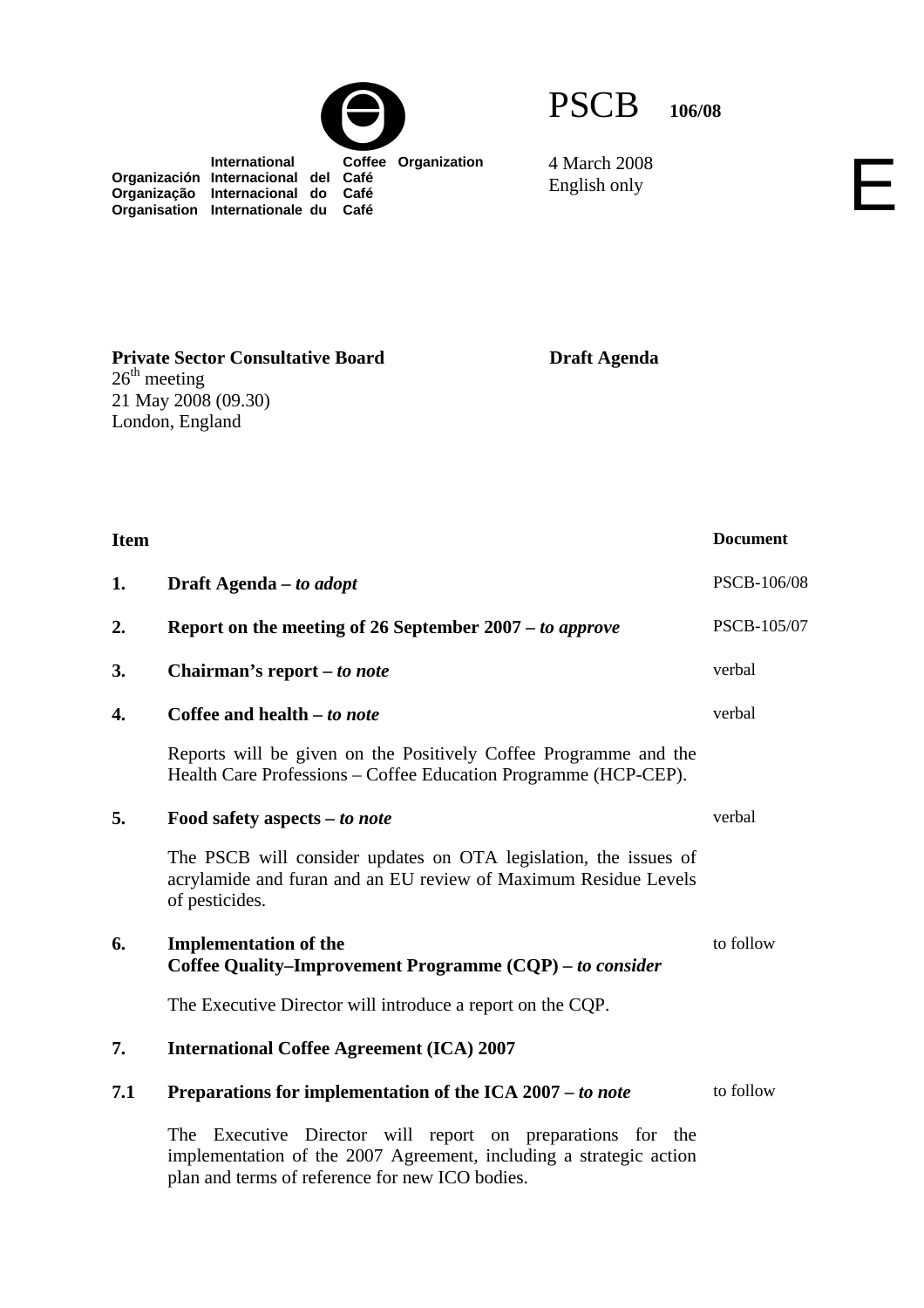|    | reference in the light of the ICA 2007.                                                                                                                                                                                                                                                                                                                                                                                                                                                                                                                 |  |  |  |
|----|---------------------------------------------------------------------------------------------------------------------------------------------------------------------------------------------------------------------------------------------------------------------------------------------------------------------------------------------------------------------------------------------------------------------------------------------------------------------------------------------------------------------------------------------------------|--|--|--|
| 8. | <b>International Coffee Genome Network (ICGN)</b> – to consider                                                                                                                                                                                                                                                                                                                                                                                                                                                                                         |  |  |  |
|    | The representative of the ISIC or the ICGN will report.                                                                                                                                                                                                                                                                                                                                                                                                                                                                                                 |  |  |  |
| 9. | 3 <sup>rd</sup> World Coffee Conference – to consider                                                                                                                                                                                                                                                                                                                                                                                                                                                                                                   |  |  |  |
|    | Article 21 of the 2001 Agreement provides that the Council shall<br>appoint the Chairman of the World Coffee Conference, and decide on<br>the form, title, subject matter and timing of the Conference, in<br>$\mathbf{1}$ , $\mathbf{1}$ , $\mathbf{1}$ , $\mathbf{1}$ , $\mathbf{1}$ , $\mathbf{1}$ , $\mathbf{1}$ , $\mathbf{1}$ , $\mathbf{1}$ , $\mathbf{1}$ , $\mathbf{1}$ , $\mathbf{1}$ , $\mathbf{1}$ , $\mathbf{1}$ , $\mathbf{1}$ , $\mathbf{1}$ , $\mathbf{1}$ , $\mathbf{1}$ , $\mathbf{1}$ , $\mathbf{1}$ , $\mathbf{1}$ , $\mathbf{1}$ , |  |  |  |

The Committee may wish to review the need for specific terms of

appoint the Chairman of the World Coffee Conference, and decide on the form, title, subject matter and timing of the Conference, in consultation with the Private Sector Consultative Board. Guatemala has confirmed its interest in hosting the next Conference. The Executive Director will report.

#### 10. Recommendations to the Council *– to note*

**7.2 Terms of reference for the PSCB –** *to consider*

The Chairman will summarize any recommendations agreed by the PSCB at this meeting to be conveyed to the Council for consideration or approval.

### **11. Other business** *– to consider*

*Brazilian soluble coffee industry* – The Executive Director will report.

*PSCB representatives for 2007/08 and 2008/09 – at the last meeting* the PSCB noted that proposals for representation on the PSCB might be submitted to the next Council session.

**12. Future meetings –** *to consider*

PSCB Members are invited to suggest matters for consideration at the next meeting.

It is suggested that the next meeting of the PSCB should take place at the headquarters of the Organization in London on the morning of 24 September 2008.

verbal

verbal

verbal

verbal

verbal

to follow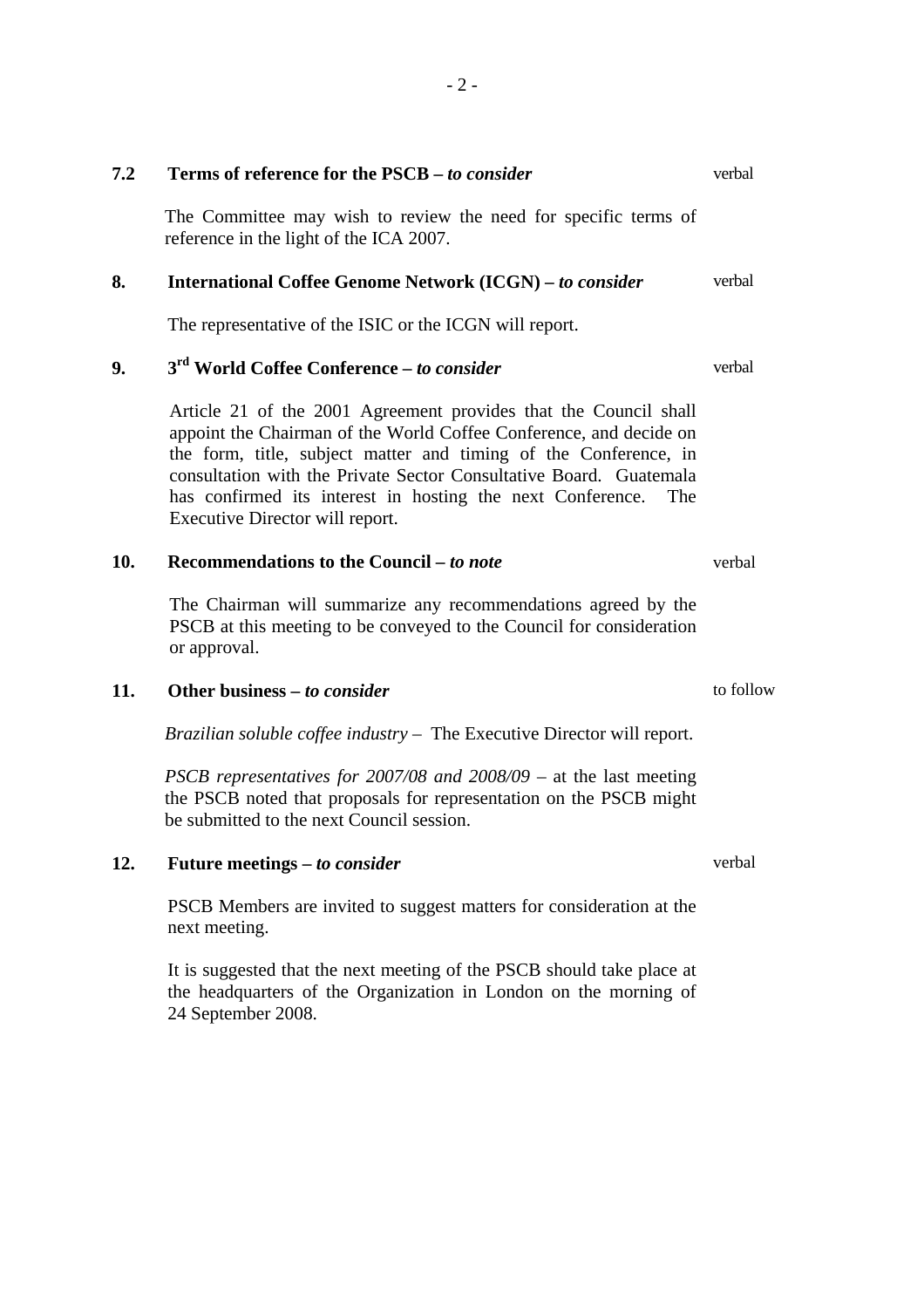



 **International Coffee Organization Organización Internacional del Café Organização Internacional do Café Organisation Internationale du Café**

4 March 2008 4 March 2008<br>English only

**Statistics Committee**   $24<sup>th</sup> meeting$ 21 May 2008 (13.00) London, England

**Draft Agenda** 

| <b>Item</b> |                                                                                                                                                                                                                                                                     | <b>Document</b>                   |
|-------------|---------------------------------------------------------------------------------------------------------------------------------------------------------------------------------------------------------------------------------------------------------------------|-----------------------------------|
| 1.          | Draft Agenda – to adopt                                                                                                                                                                                                                                             | WP-Statistics 119/08              |
| 2.          | <b>Report of the Statistics Committee</b><br>on the meeting of 26 September $2007 - to$ approve                                                                                                                                                                     | WP-Statistics 118/07              |
| 3.          | Compliance with statistical rules – to consider                                                                                                                                                                                                                     | to follow                         |
|             | The Statistician will report on compliance with statistics.                                                                                                                                                                                                         |                                   |
| 4.          | Technical assistance – to consider                                                                                                                                                                                                                                  | verbal                            |
|             | The Statistician will report on progress by exporting countries in full<br>compliance with the statistical rules on the preparation of a manual of<br>best practice, and on possible assistance from other international<br>organizations.                          |                                   |
| 5.          | <b>Statistical priorities under the</b><br><b>International Coffee Agreement 2007 - to consider</b>                                                                                                                                                                 | WP-Statistics 114/07<br>to follow |
|             | In September 2007, Committee members were invited to send to the<br>Executive Director their views on future statistical priorities under a<br>new Agreement. A communication from Colombia was circulated at<br>the last meeting as document WP-Statistics 114/07. |                                   |
|             | Proposals for revisions to the following Rules on Statistics in the light<br>of the 2007 Agreement will be circulated.                                                                                                                                              |                                   |

- Statistical reports (document EB-3830/02)
- Indicator prices (document EB-3776/01 Rev. 1)
- Certificates of Origin (document EB-3775/01)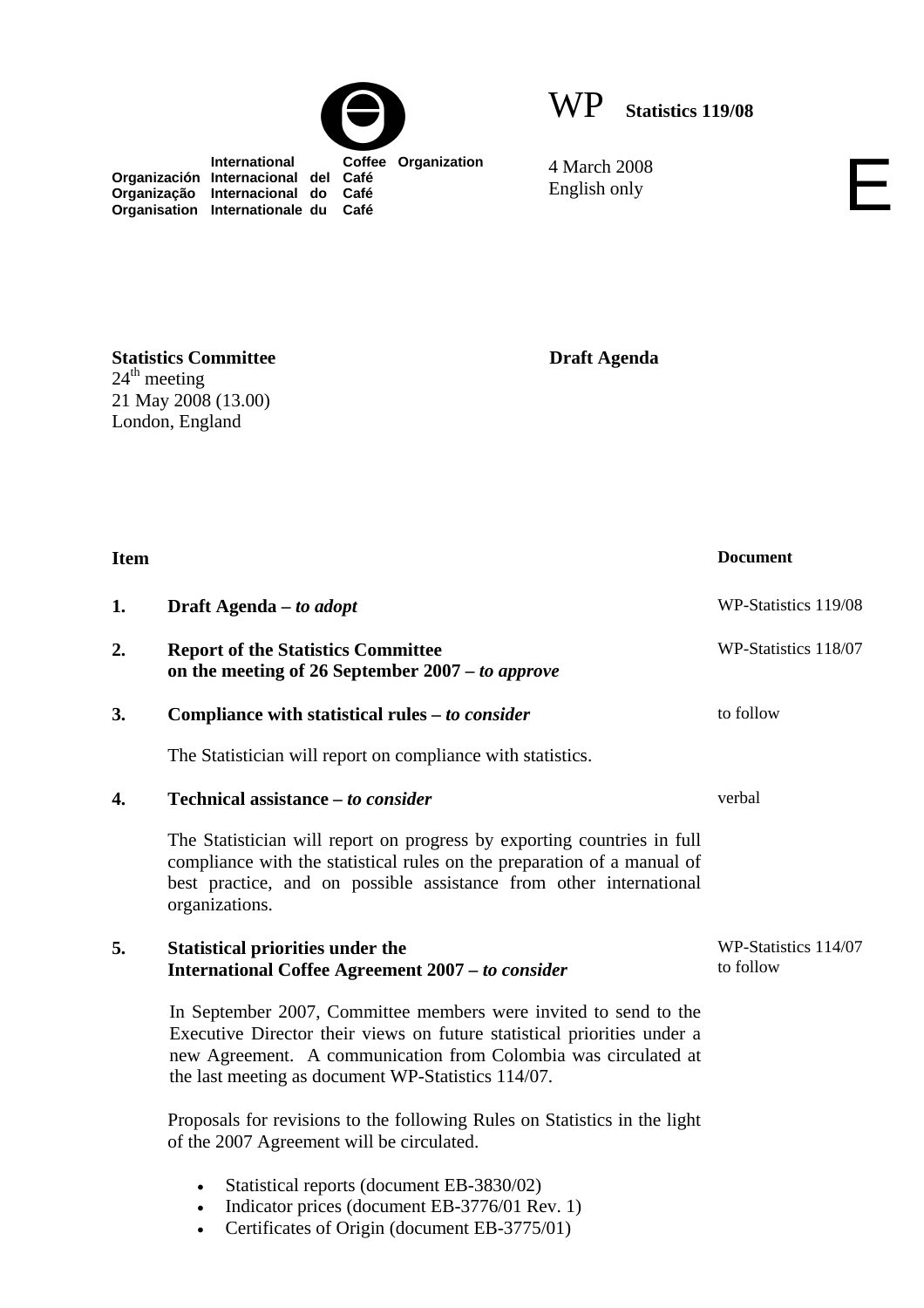| 6.  | Terms of reference for Statistics Committee - to consider                                                                                                                                                                         | EB-3833/02 |
|-----|-----------------------------------------------------------------------------------------------------------------------------------------------------------------------------------------------------------------------------------|------------|
|     | The Committee may wish to review its terms of reference in the light<br>of the ICA 2007 (document EB-3833/02).                                                                                                                    |            |
| 7.  | Inventories and stocks – to note                                                                                                                                                                                                  | verbal     |
|     | The Committee will review the results of the European Coffee<br>Federation's survey on inventories and stocks of green coffee and<br>information on stocks received from producing countries.<br>The<br>Statistician will report. |            |
| 8.  | Organic coffee – to consider                                                                                                                                                                                                      | to follow  |
|     | The Statistician will introduce a report on exports of organic coffee by<br>origin and by destination, and will report on information received from<br>organic certifying agencies in exporting countries.                        |            |
| 9.  | Exports to exporting countries $-$ to consider                                                                                                                                                                                    | to follow  |
|     | The Statistician will introduce a report on exports of all forms of coffee<br>to exporting countries, including re-exports from importing countries.                                                                              |            |
| 10. | Report to the International Coffee Council - to note                                                                                                                                                                              | verbal     |
|     | The Chairman of the Statistics Committee will report to the Council<br>with any recommendations.                                                                                                                                  |            |
| 11. | Other business - to note/consider                                                                                                                                                                                                 | verbal     |
| 12. | Future meetings $-$ to consider                                                                                                                                                                                                   | verbal     |
|     | The next meeting of the Committee will take place at the time of the<br>Council session from 22 to 26 September 2008.                                                                                                             |            |
|     |                                                                                                                                                                                                                                   |            |

The Committee is invited to suggest matters for consideration at the next meeting and to consider the date of its next meeting.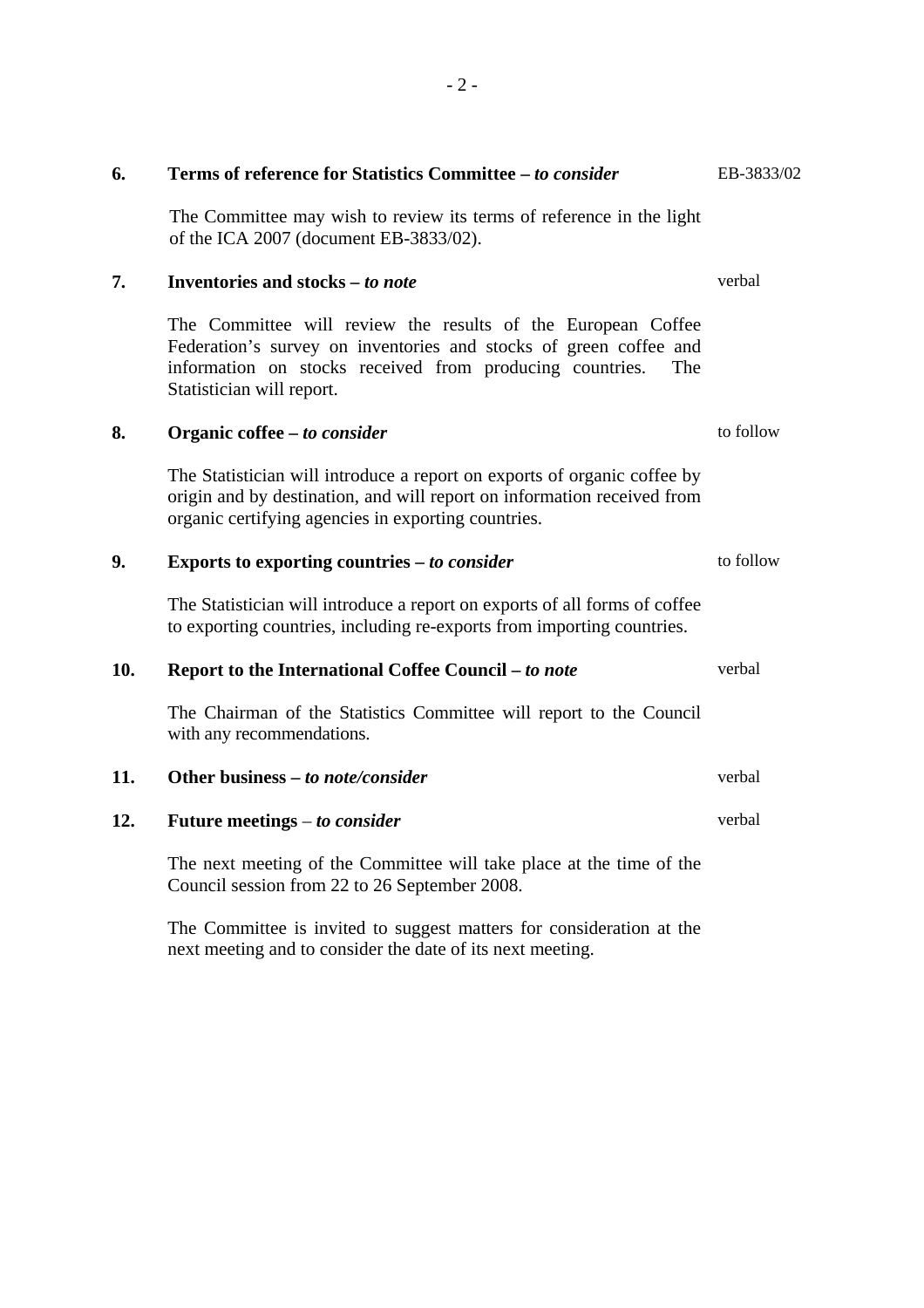

WP **Finance 53/08**

4 March 2008 4 March 2008<br>Original: English

 **International Coffee Organization Organización Internacional del Café Organização Internacional do Café Organisation Internationale du Café**

**Draft Agenda** 

**Finance Committee**  21 May 2008 (16.00) London, England

## **1. Draft Agenda** – *to adopt* WP-Finance 53/08

**2. Chairman for 2007/08 –** *to elect*

The terms of reference for the Finance Committee (document WP-Finance 2/04) provide that the Committee shall elect its own Chairman who shall serve for a term of two years, with the chairmanship rotating between importing and exporting Members. In January 2007, the Committee decided that Mr. Mick Wheeler should continue as Chairman for coffee year 2006/07, with the question of a Chairman for 2007/08 to be reconsidered at the beginning of that year.

## **3. Financial situation** *– to note*

 The Head of Finance and Administration will report on the financial situation, including outstanding contributions to the Administrative Budget.

## **4. Administrative Accounts of the Organization for the financial year 2006/07 and Report of the Auditors –**  *to recommend for approval*

Rule 62 of the Rules of the Organization provides that the Executive Director shall submit to the Council through the Executive Board the Accounts of the Organization and the Report of the Auditors thereon in accordance with the provisions of Article 27 of the Agreement. In January 2008, the Board decided to refer this document to the Finance Committee for more detailed consideration.

**Item** Document

verbal

to follow

EB-3940/07 Rev. 1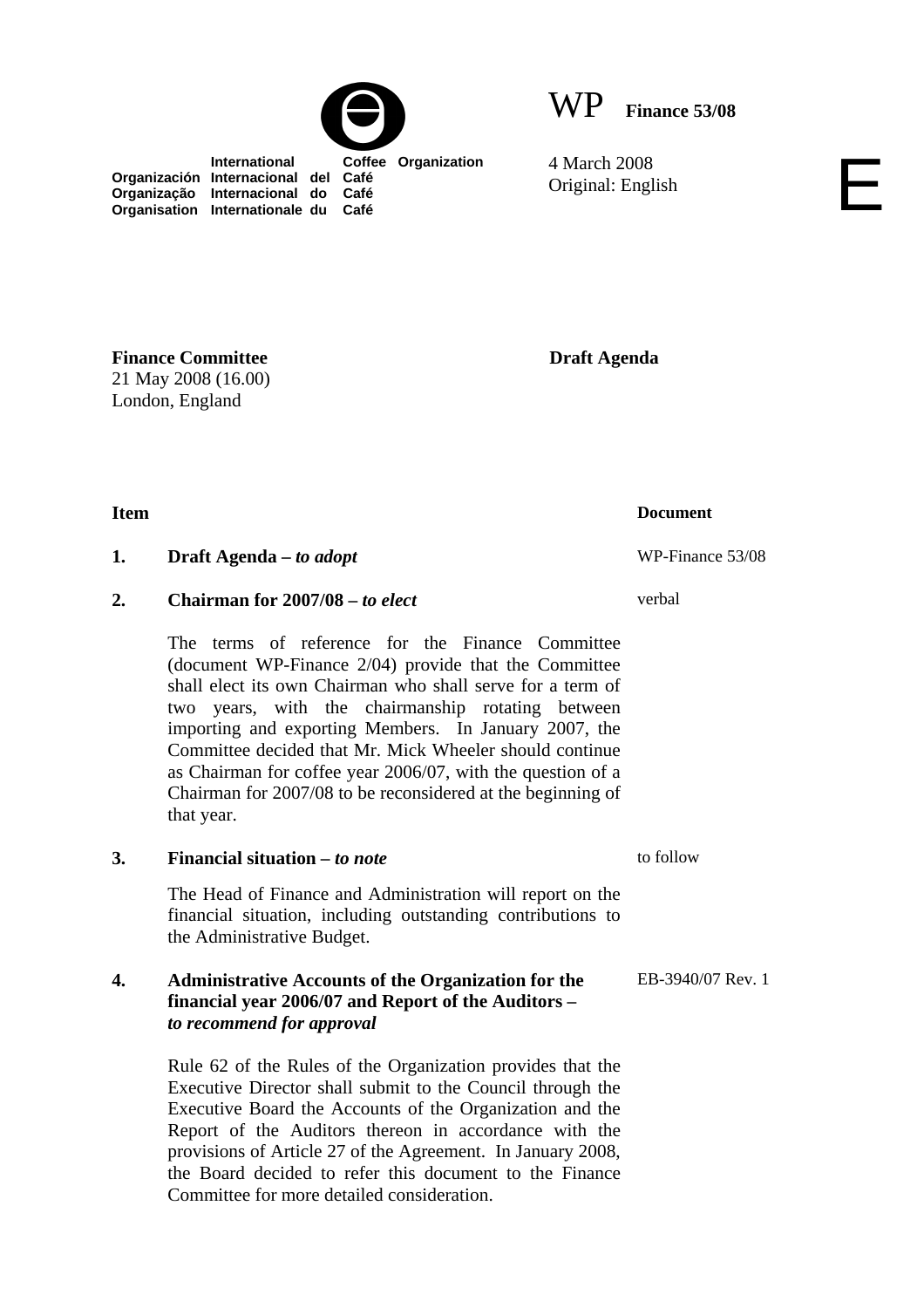## **5. Draft Administrative Budget for the financial year 2008/09 –** *to consider*

The Committee will consider the Draft Administrative Budget for the financial year 2008/09.

## **6. Terms of reference for the Finance and Administration**  to follow **Committee –** *to consider*

The Committee will consider draft terms of reference for the Finance and Administration Committee established under Article 18 of the International Coffee Agreement (ICA) 2007.

## **7. Financial Regulations and Financial Rules of the ICO –**  to follow *to consider*

The Committee will consider proposals for revisions to the Financial Regulations and Financial Rules of the ICO (document EB-3634/97) in the light of the ICA 2007.

#### **8. Outstanding contributions –** *to consider*

to follow

to follow

The Executive Director will report on progress in recovering arrears, including compliance by Uganda and the Democratic Republic of Congo with the provisions of Resolutions 429 and 430 respectively, and on the situation of arrears with respect to Nicaragua.

Liberia has confirmed that it wishes to rejoin the ICO and has appealed for its outstanding contributions to be waived in view of the conflict in this country during almost two decades. The Committee will consider this request.

## **9. Date of next meeting** *– to consider*

verbal

The Committee will consider the date of its next meeting.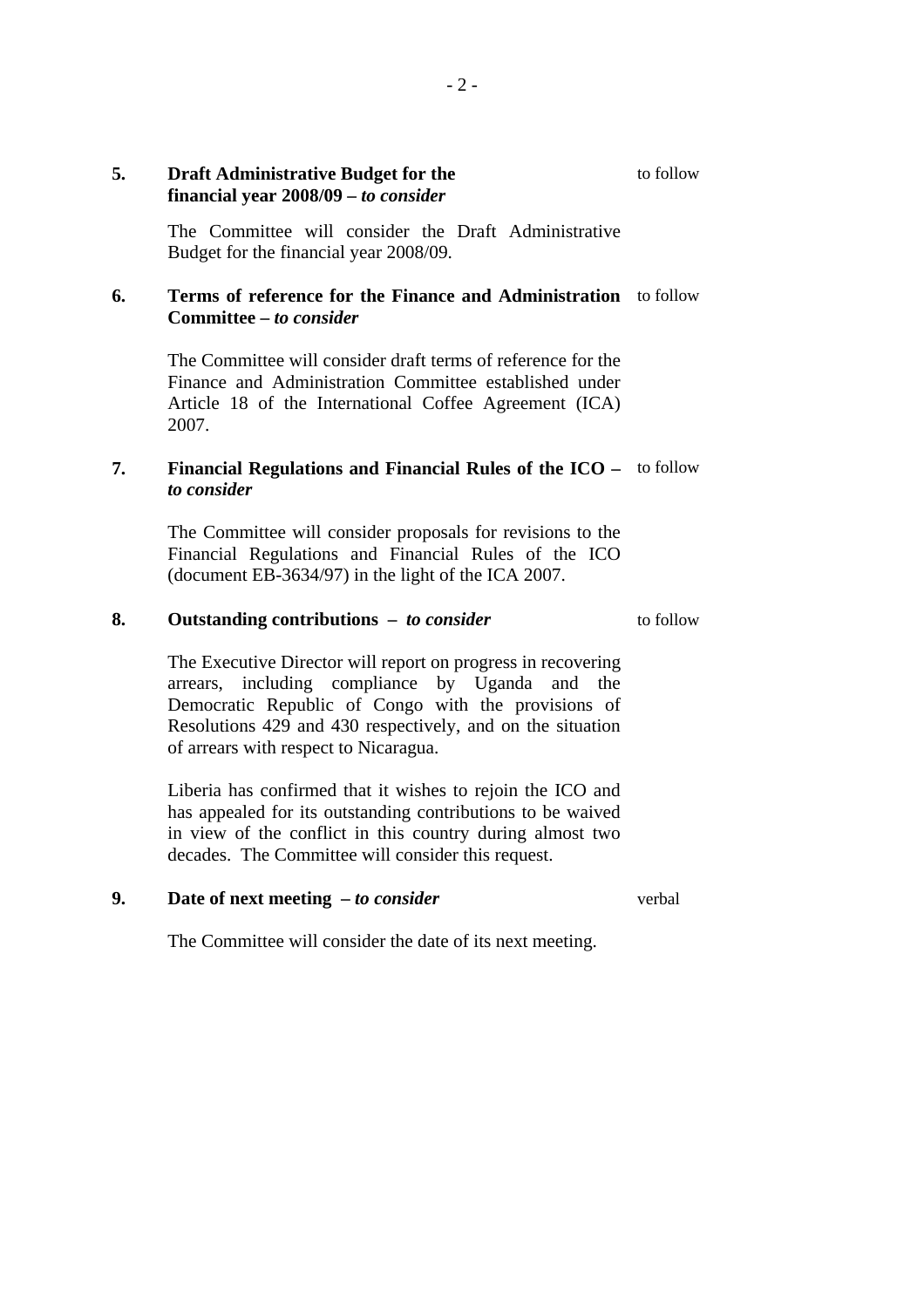



4 March 2008 Original: English

 **International Coffee Organization Organización Internacional del Café Organização Internacional do Café Organisation Internationale du Café**

**Draft Agenda** 

| <b>Item</b> |                                                                                                                                                                                                                                                                                                                            | <b>Document</b> |
|-------------|----------------------------------------------------------------------------------------------------------------------------------------------------------------------------------------------------------------------------------------------------------------------------------------------------------------------------|-----------------|
| 1.          | Draft Agenda – to adopt                                                                                                                                                                                                                                                                                                    | $PC-46/08$      |
| 2.          | Chairman – to consider                                                                                                                                                                                                                                                                                                     | verbal          |
|             | The Committee will consider whether a Chairman should be appointed<br>for the remainder of the 2001 Agreement.                                                                                                                                                                                                             |                 |
| 3.          | <b>Promotion activities and proposals</b>                                                                                                                                                                                                                                                                                  |                 |
| 3.1         | ICO network to promote coffee consumption – to note                                                                                                                                                                                                                                                                        | to follow       |
|             | The consultant will report on the implementation of the ICO network<br>to promote coffee consumption.                                                                                                                                                                                                                      |                 |
| 3.2         | Coffee and health – to consider                                                                                                                                                                                                                                                                                            | verbal          |
|             | The Chairman of the Private Sector Consultative Board (PSCB) will<br>report on the Positively Coffee and the Health Care Professions -<br>Coffee Education Programmes.                                                                                                                                                     |                 |
| 4.          | International Coffee Agreement 2007 - Promotion and Market to follow<br>Development Committee - to note                                                                                                                                                                                                                    |                 |
|             | The Council will consider draft terms of reference for the Promotion<br>and Market Development Committee established under Article 25 of<br>A strategy for promotion and market<br>the 2007 Agreement.<br>development will be prepared for consideration by the new Committee<br>once the ICA 2007 has entered into force. |                 |

**Promotion Committee**   $13<sup>th</sup>$  meeting 22 May 2008 (14.30) London, England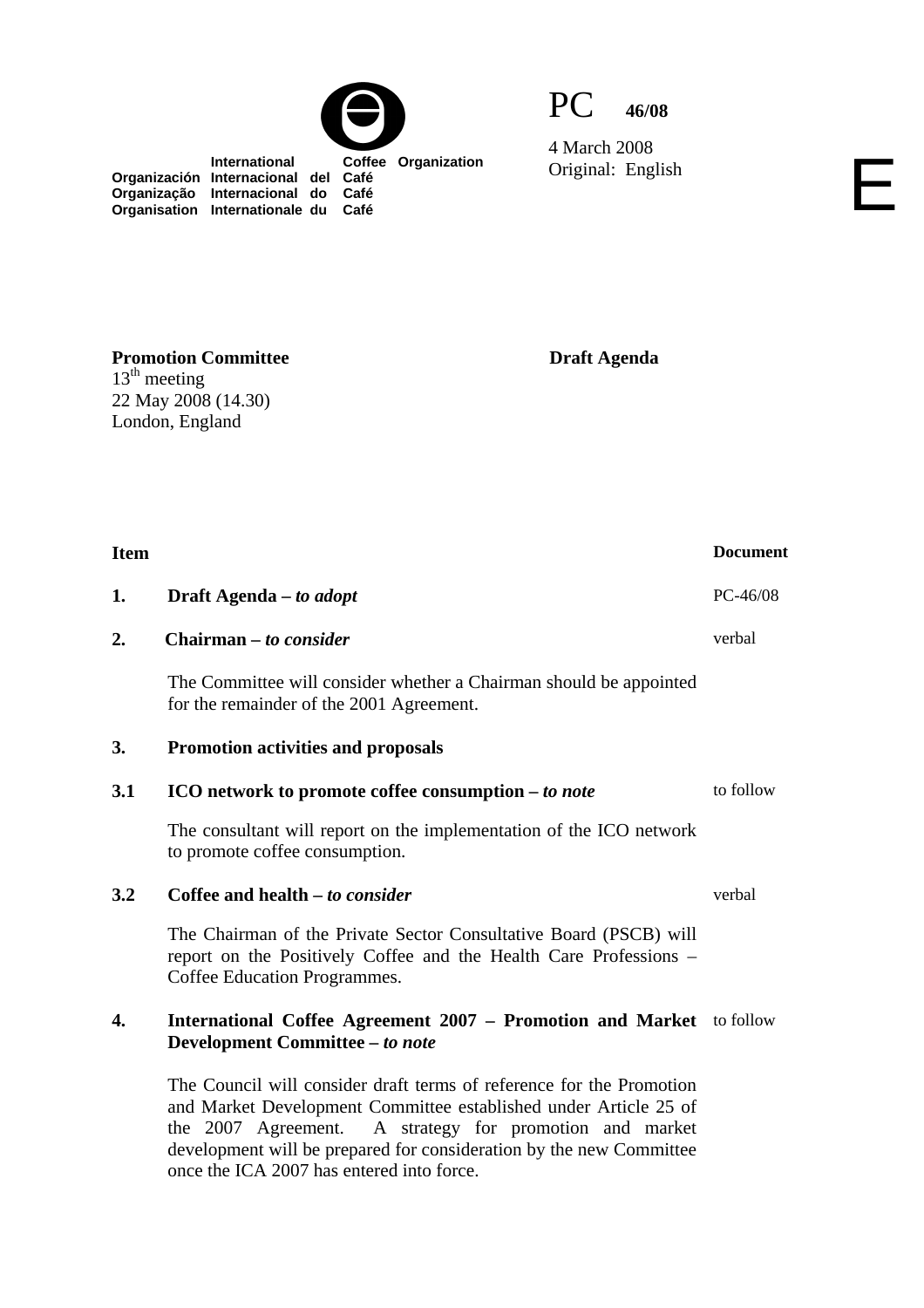### **5. Financial matters**

| 5.1 | Accounts of the Promotion Fund for the financial year 2006/07 | to follow |
|-----|---------------------------------------------------------------|-----------|
|     | and Report of the Auditors – to note                          |           |
|     |                                                               |           |

The Accounts of the Promotion Fund and Report of the Auditors will be presented for the approval of exporting Members.

#### **5.2 Accounts of the Special Fund for the financial year 2006/07 and Report of the Auditors** *– to note* to follow

The Accounts of the Special Fund and Report of the Auditors will be presented for the approval of exporting Members.

## **6.** Other business – *to consider* verbal

 *22nd ASIC Conference (Campinas, Brazil, 14 – 19 September 2008)*

**7. Date of next meeting –** *to note*

The next meeting of the Promotion Committee will take place during the  $101<sup>st</sup>$  Session of the Council during the week of  $22 - 26$  September 2008.

verbal